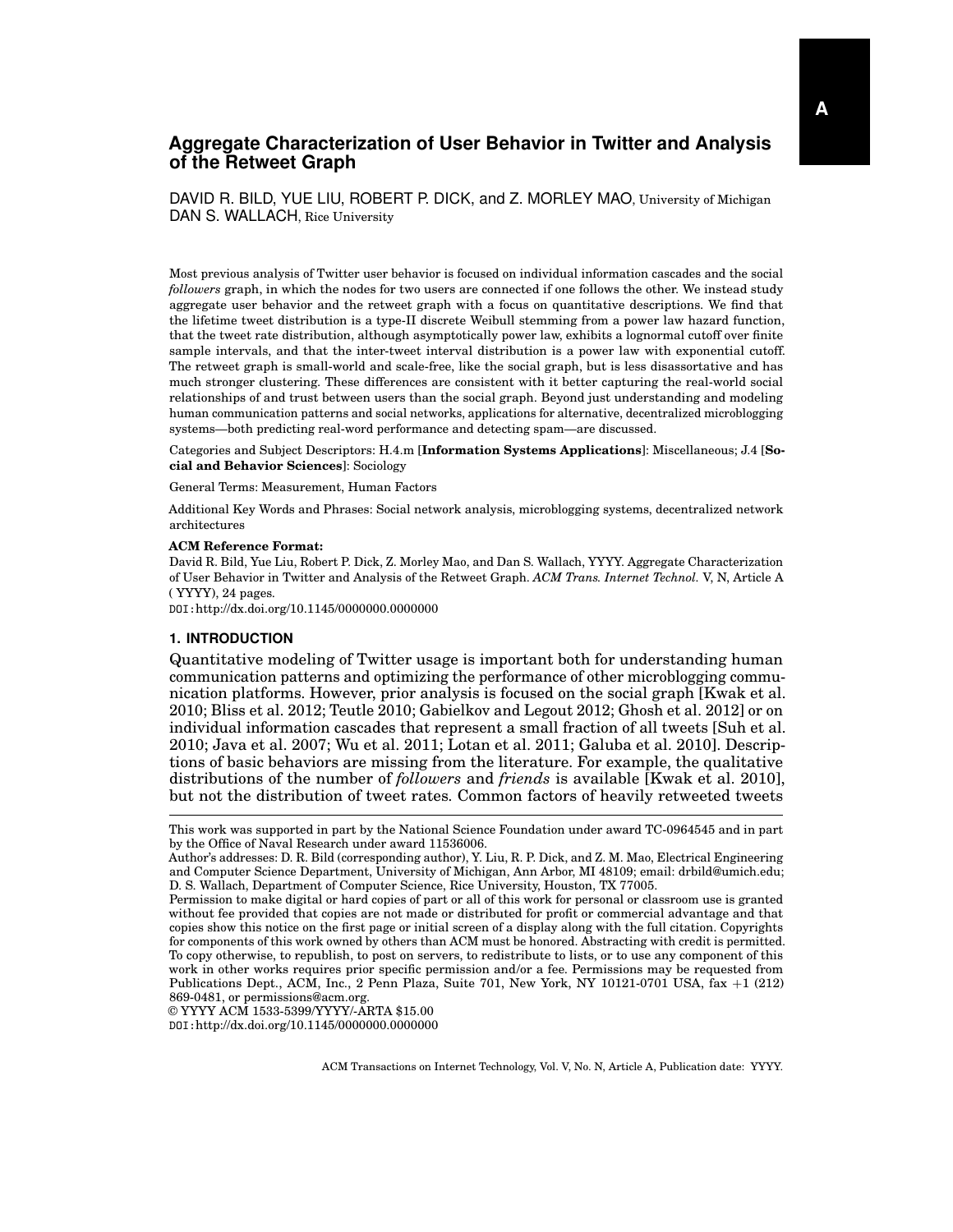are known [\[Suh et al.](#page-23-1) 2010], but the propensity of users to retweet, i.e., distribution of retweet rates, is not. We begin to fill these gaps by considering user behavior *as a whole*, providing quantitative descriptions of the distributions of lifetime tweets, tweet rates, and inter-tweet times.

We are motivated by increasing interest in decentralized microblogging systems designed to protect user privacy and resist censorship. FETHER [\[Sandler and Wallach](#page-22-3) [2009\]](#page-22-3), Cuckoo [\[Xu et al.](#page-23-3) 2010], and Litter [\[St Juste et al.](#page-23-4) 2011] reduce dependence on a single provider, while 1am [\[1am 2013\]](#page-21-4) and Twister [\[Freitas 2013\]](#page-21-5) are explicitly designed to avoid censorship and reprisal by government agencies. Designing a decentralized system capable of handling the message rates and volumes of Twitter is already a significant challenge and is nearly impossible without a good understanding of these usage patterns.

Given the complexity of these systems, understanding of the trade-offs in the performance and cost metrics—throughput, latency, energy consumption—is obtained through simulations, but such simulations are only as accurate as the data and models driving them. Consider fair allocation of network resources—fairness looks very different when the *expected* distribution of tweets is 80–20 power law and not uniform. Or, consider measuring delivery latencies, with messages queuing at intermediate nodes, a metric dependent on the (non-Poisson) arrival process, i.e., the inter-tweet duration distribution. Quantitative models of these basic behaviors are needed.

The underlying human behaviors should extend across communication platforms tweet rates should mirror call rates in the telephone network and total lifetime tweets should mirror total lifetime contributions to Wikipedia or YouTube—suggesting that models of those behaviors [\[Wilkinson 2008;](#page-23-5) [Seshadri et al.](#page-22-4) 2008; [Candia et al.](#page-21-6) 2008] be used in proxy for microblogging design. However, our analysis of the Twitter data shows differing behavior, indicating possible faults in several of these models. Our results for Twitter should enable future work to identify or refine further commonalities in human communication.

Tweets generally travel via the explicit social *followers* graph [\[Kwak et al.](#page-22-0) 2010], which has been well-studied. Surprisingly, the *retweet* graph, in which a directed edge connects two users if the source has retweeted the destination, has received almost no attention. This *implicit* graph may be more relevant to information propagation in decentralized systems. A throughput-limited system needs some way of prioritizing messages. People are usually more selective in what they say than to whom they listen, so the retweet graph may better encode true interest and trust relationships among users. For example,  $1am^1$  $1am^1$  does not support friend/follower relationships, so the retweet graph is the only available social graph. We conduct the first study of the retweet graph obtained from a 4-month sample of 10% of all tweets and compare it to the social followers graph.

These results have wide applicability. The quantification of communication behaviors and the social graph, beyond allowing direct comparison with other alreadycharacterized platforms, enables the development of generative models explaining the underlying processes. In a more direct view, knowing the number of tweets, tweet rates, and inter-tweet times is sufficient for simulating and optimizing microblogging platform performance. The confirmation that the retweet graph is scale-free and smallword enables the generation of random retweet graphs for empirical evaluation. We focus on two such applications, the design of distributed microblogging systems and the detection of spammers using connectivity in the retweet graph.

<span id="page-1-0"></span> $11$ am [\[1am 2013\]](#page-21-4) is a decentralized, geographic microblogging system in which messages are broadcast to users within radio range of the sender. Other users may re-post the message, extending its reach, but messages are not re-posted without endorsement by users.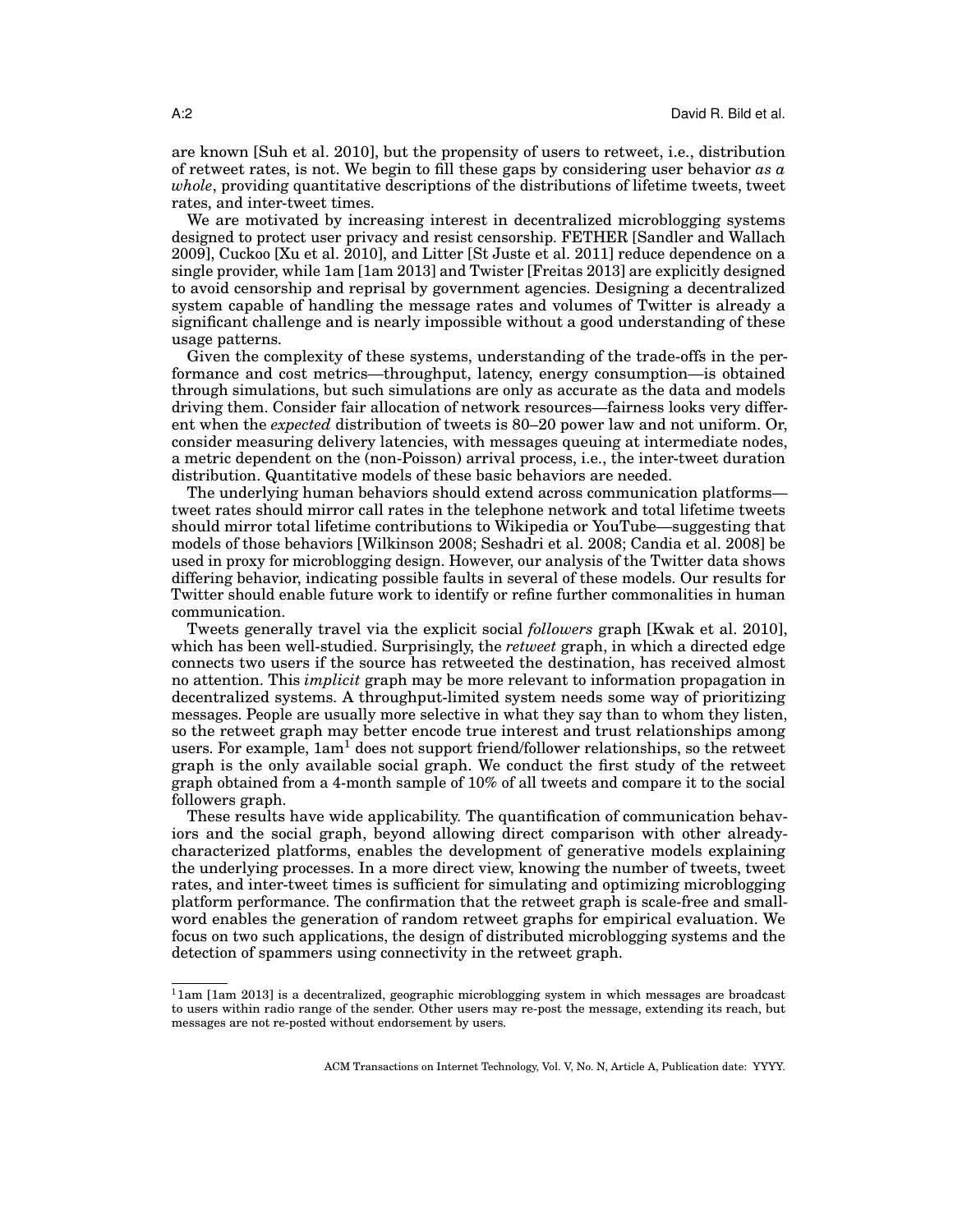Aggregate Characterization of User Behavior in Twitter and Analysis of the Retweet Graph A:3

We have the following main findings.

- The distribution of lifetime tweets is discrete Weibull (type-II), generalizing a power law form shown by Wilkinson for other online communities [\[Wilkinson 2008\]](#page-23-5). We conjecture that the Weibull shape parameter reflects the average amount of (positive or negative) feedback available to contributors. [\(Section 3\)](#page-4-0)
- The distribution of tweet (and retweet) rates is asymptotically power law, but exhibits a lognormal cutoff over finite-duration samples. Thus, high tweet rates are much rarer in practice than the asymptotic distribution would suggest. We also discount a double Pareto lognormal (DPLN) explanation previously advanced in the context of call rates [\[Seshadri et al. 2008\]](#page-22-4). [\(Section 4\)](#page-7-0)
- The distribution of inter-tweet durations is power law with exponential cutoff, mirroring that of telephone calls [\[Candia et al. 2008\]](#page-21-6). [\(Section 5\)](#page-10-0)
- The retweet graph is small-world and scale-free, like the social followers graph, but less disassortative and more highly clustered. It is more similar than the followers graph to real-world social networks, consistent with better reflection of real-world relationships and trust. [\(Section 6\)](#page-11-0)

In [Section 7,](#page-15-0) we discuss the implications of these results for decentralized microblogging architectures and in [Section 8](#page-16-0) we consider using the structure of the retweet graph for spammer detection.

# **2. DATASETS**

The Twitter API rate limits and terms of service prevent collection and sharing of a single complete tweet dataset suitable for all our queries [\[Watters 2011\]](#page-23-6). Our analysis focuses on a dataset containing 10% of all tweets sent between June and September 2012, but we supplement with sets from other researchers as necessary. This section summarizes these datasets and describes our main procedure for inferring population statistics from the 10% sample.

# **2.1. 2009 Social Graph**

Kwak et al.'s 2009 crawl [\[Kwak et al.](#page-22-0) 2010] remains the largest and most complete public snapshot of the Twitter social followers graph, covering 41.7 million users and 1.47 billion relations. The data is dated, but still the best available. Repeating this crawl is infeasible under current rate limits, and feasible sampling strategies (e.g., snowball-sampling [\[Goodman 1961\]](#page-22-5)) lead to results that are difficult to interpret [\[Lee](#page-22-6) [et al.](#page-22-6) 2006]. We use this social graph snapshot for all comparisons with the retweet graph.

# **2.2. Lifetime Contribution Dataset**

No tweet dataset is complete enough to compute lifetime contributions, the number of tweets sent before quitting Twitter, but the Twitter API exposes (subject to rate limits) the necessary information. We collected account age, date of last tweet, and total tweet count (as of June [2](#page-2-0)013) for  $1\,318\,683$  users $^2$  selected uniformly randomly from the 2009 social graph set.<sup>[3](#page-2-1)</sup> 525 779 of these users were inactive, i.e., had not tweeted in the prior six months [\[Wilkinson 2008\]](#page-23-5).[4](#page-2-2) Their ages and tweet counts form the lifetime contribution set used in [Section 3.](#page-4-0)

<span id="page-2-0"></span><sup>2</sup>We ran the rate-limited collection script for 19 h.

<span id="page-2-1"></span><sup>3</sup>The 2009 social graph dataset is the closest to a uniform random sample of Twitter users we could find. More recent sets are biased towards users that tweet more often.

<span id="page-2-2"></span><sup>4</sup>The creation dates of protected tweets are hidden, so all users with protected tweets were excluded.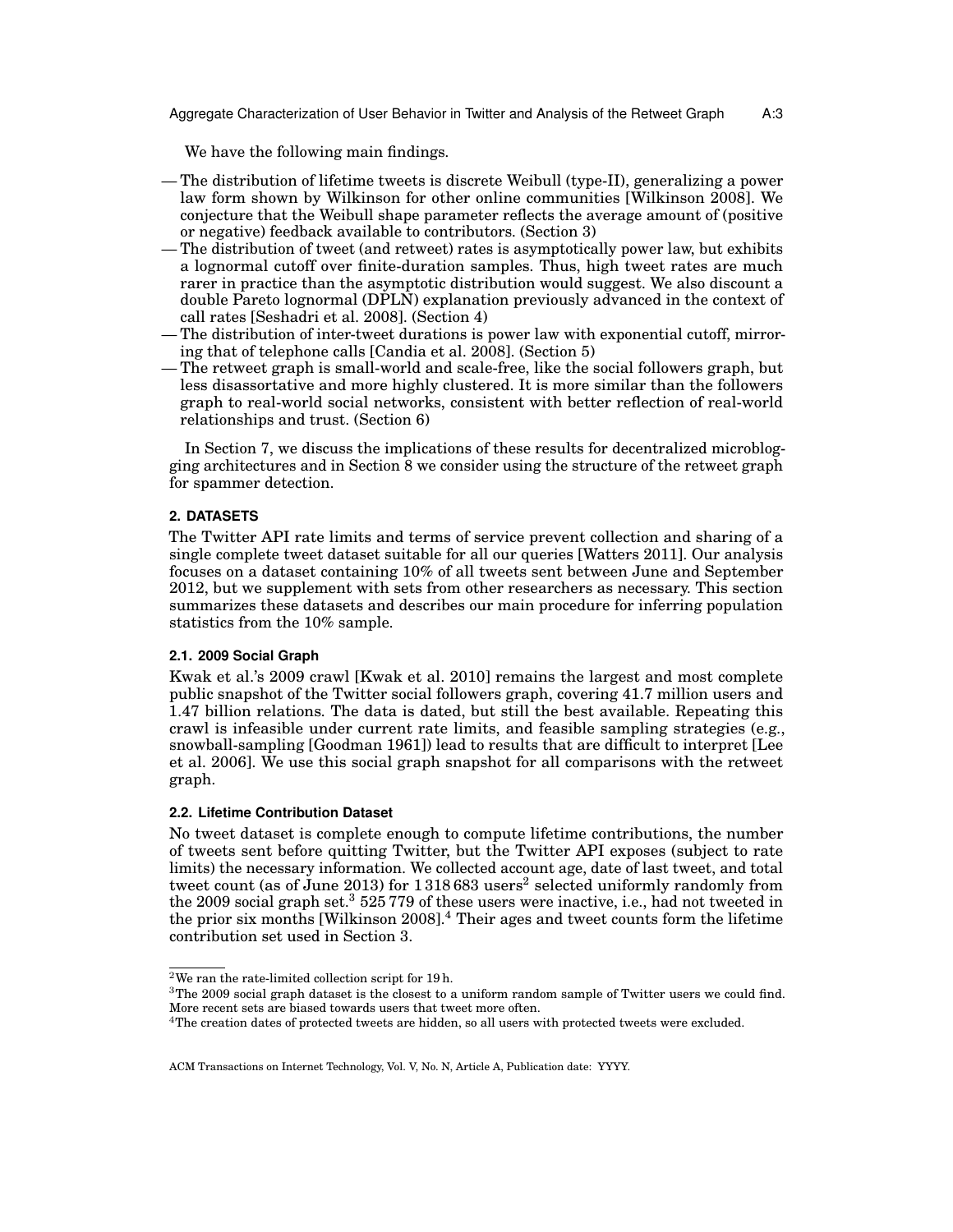<span id="page-3-2"></span>

|                 | 10% Sample  | <b>Actual Value</b> <sup>†</sup> |
|-----------------|-------------|----------------------------------|
| # of Tweets     | 4097787713  | 41 256 584 408                   |
| # of Retweets   | 953457874   | 9664691519                       |
| # of Tweeters   | 104 083 457 | 166335390                        |
| # of Retweeters | 51319979    | 84278086                         |
| # of Retweetees | 38975108    | 69224526                         |

Table I: 10% Sample (Gardenhose) Dataset

† Estimated using the described EM procedure.

# **2.3. SNAP Tweet Dataset**

Computing inter-tweet intervals requires consecutive tweets—a random sample is insufficient.[5](#page-3-0) For our inter-tweet distribution analysis in [Section 5,](#page-10-0) we use a collection of 467 million tweets gathered by the SNAP team in 2009 [\[Yang and Leskovec 2011\]](#page-23-7). The full dataset is no longer publicly available per request from Twitter, but the authors kindly shared the inter-tweet metadata.

# **2.4. 10% Sample (Gardenhose) Dataset**

Our primary dataset is a uniform random  $10\%$  sample<sup>[6](#page-3-1)</sup> of all tweets (the "gardenhose" stream) sent in the four month period spanning June through September 2012. [Table I](#page-3-2) shows the scope of the dataset, using the following definitions. A *tweeter* is a user who sends a *tweet*, an original message. A *retweeter* is a user who sends a *retweet*, forwarding a previous tweet. A *retweetee* is a user whose tweet was *retweeted*. Retweets were identified using both Twitter-provided metadata and analysis of the message contents for retweet syntax, e.g., "RT@".[7](#page-3-3)

The sampled data poses a challenge for drawing quantitative conclusions about user behavior and the structure of the retweet graph. For many of the distributions we wish to quantify, the sample is biased towards users that tweeted more frequently. In fact, most users with fewer than ten tweets will not appear at all. Much prior work in the social network and graph analysis literature has focused on qualitatively characterizing the errors introduced by subsampling, motivated by quicker analysis [\[Lee et al.](#page-22-6) 2006; [Son et al.](#page-22-7) 2012]. We instead give an approach to accurately estimate quantitative population statistics from the 10% random sample.

# <span id="page-3-4"></span>**2.5. Estimating Population Distributions from the 10% Sample Dataset**

For simplicity, we describe the method for a concrete problem: determining the distribution of tweets per user over our four month window. The method is trivially adapted to a variety of such problems, including multivariate joint distributions as in [Section 6.3.](#page-12-0) This approach has been previously used in other fields [\[Duffield et al.](#page-21-7) 2005]. We wish to determine the number of users,  $f_i$ , with  $i \in \mathbb{N}^+$  tweets, given the number of users,  $g_j$ , with  $j \in \mathbb{N}^+$  tweets observed in the sample (remember that each tweet is observed with 10% probability).  $g_j$  includes some users from each  $f_{i\geq j}$ , with the binomial distribution  $B_{0.1}(i,j)$  describing how the users in  $f_i$  are partitioned among the various  $g_{j\leq i}$ . Intu-

<span id="page-3-0"></span><sup>5</sup>A random sample would be sufficient if the process were Poisson, but it is not.

<span id="page-3-1"></span> $6$ More precisely, each tweet is included in this sample with  $10\%$  probability.

<span id="page-3-3"></span><sup>7</sup>Specifically, we used the following (Java) regular expression after lowercasing the tweet: Pattern.compile(  $\lceil (2:^|[\{\W}]) (?:rt|\text{retveet}(?:ing)|via)\ \s*:\\$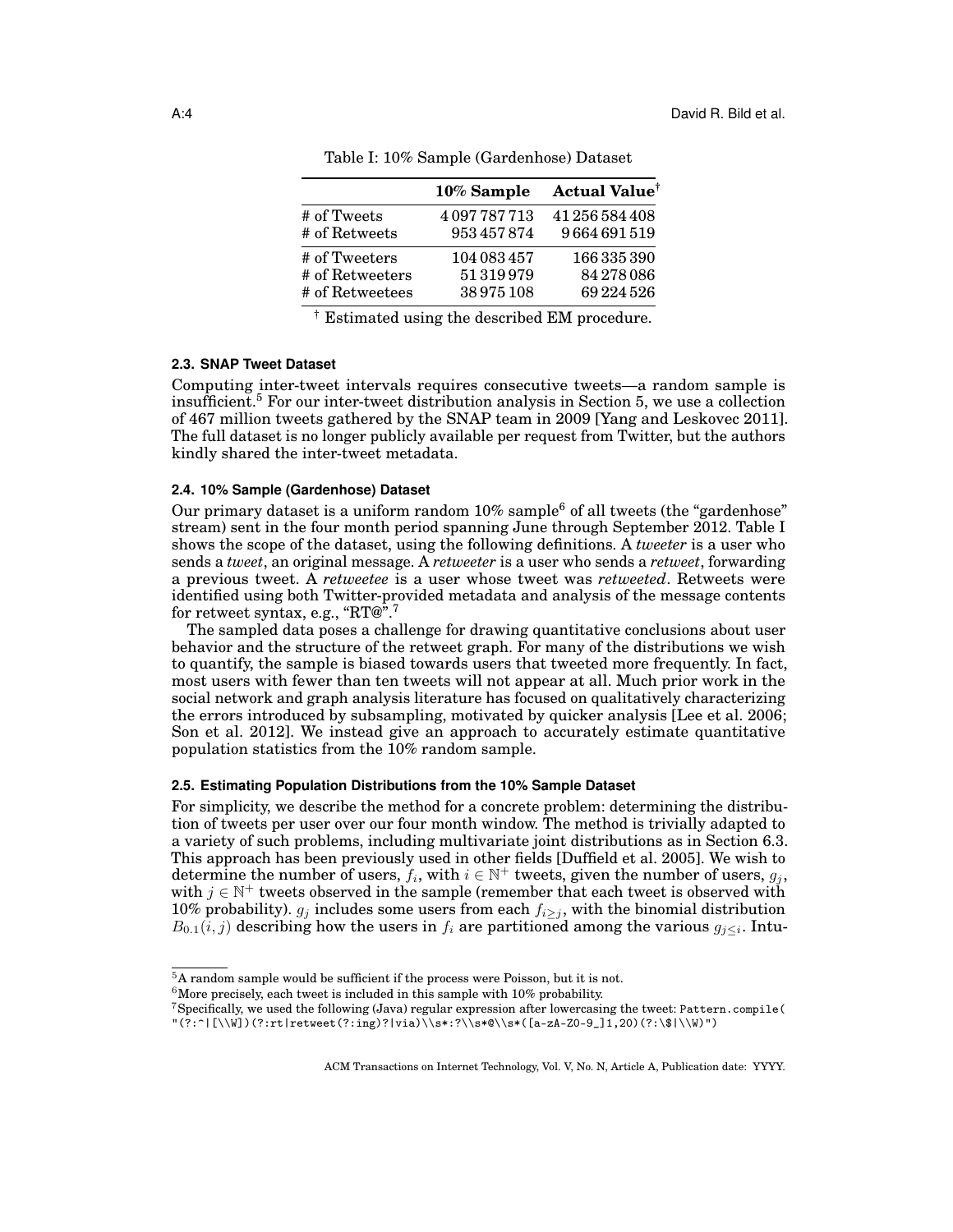<span id="page-4-1"></span>

10% sample, scaled correction, and EM correction.

Fig. 1: Tweets per user for Fig. 2: Distribution of to-Fig. 3: Probability a user [ble III](#page-5-0) for parameters.

tal lifetime tweets. See [Ta-](#page-5-0)quits after x tweets or *participation momentum*.

itively, a good estimate  $\hat{f}$  is that which maximizes the probability of the observation g, i.e., standard maximum likelihood estimation.

The corresponding likelihood function is not analytically tractable, so we employ an expectation maximization (EM) algorithm [\[Dempster et al.](#page-21-8) 1977; [Borman 2009\]](#page-21-9) to compute the estimate  $\hat{f}$ , summarized here. Let  $\phi_i$  be the probability that a user sends i tweets conditional on at least one of them being observed and  $c_{i,j}$  be the probability a user with i tweets has j of them observed conditional on  $j \geq 1$  (i.e., the binomial probability conditioned on seeing at least one success). The log-likelihood function to maximize is  $\mathcal{L}(\phi|f,g)=\sum_{1\leq j\leq i}f_{i,j}\log\big(\phi_ic_{i,j}\big)$ , where  $\phi$  are the parameters to estimate and  $f$  and  $g$  are the hidden and observed variables, respectively. We compute the parameter estimate by iteratively selecting a new estimate  $\phi^{k+1}$  that maximizes the  $expected \; likelihood \; under \; the \; previous \; estimate \; \phi^k, \; i.e., \; \phi^{k+1} \; \triangleq \; \arg \; \max_{\phi} \mathcal{Q}\left(\phi, \phi^k\right),$ where  $\mathcal{Q}(\phi, \phi^k) \triangleq \mathsf{E}_{f|g, \phi^k} [\mathcal{L}(\phi|f, g)].$  This process is known to converge [\[McLachlan](#page-22-8) [and Krishnan 2008\]](#page-22-8). Letting  $\gamma \triangleq \sum_{1 \leq j} g_j$  be the total number of observed users, this maximization is solved using Lagrangian multipliers to yield  $\phi_i^{k+1}=\frac{1}{\gamma}\,{\sf E}_{\phi^k}\left[f_i|g\right]$  or in matrix form for fast implementation on a computer,  $\phi^{(k+1)}=\frac{1}{\gamma}\times\phi^{(k)}\times C\cdot\frac{g}{C^\top\cdot\phi^{(k)}}.$  The hidden original frequencies are recovered from the final estimate  $\hat{\phi}$  as  $\hat{f}_i=\gamma\hat{\phi}_i\frac{1}{1-B_{0.1}(i,0)}.$ [Figure 1](#page-4-1) shows the result using the distribution of tweets sent during our fourmonth collection window as an example. The correct distribution computed via the

EM algorithm is substantially different, particularly in the lower decades, from the uncorrected or scaled (i.e., assuming that observing j tweets implies  $10j$  were sent) distributions.

#### <span id="page-4-0"></span>**3. DISTRIBUTION OF LIFETIME TWEETS**

Strong regularities in participation behavior have been observed across many online peer production systems, suggesting a common underlying dynamic. Wilkinson found that for Bugzilla, Essembly, Wikipedia, and Digg, the probability that a user makes no further contributions is inversely proportional to the number of contributions already made, suggesting a notion of *participation momentum* [\[Wilkinson 2008\]](#page-23-5). Huberman et al. observed the same in YouTube [\[Huberman et al.](#page-22-9) 2009]. We look for a similar effect in Twitter.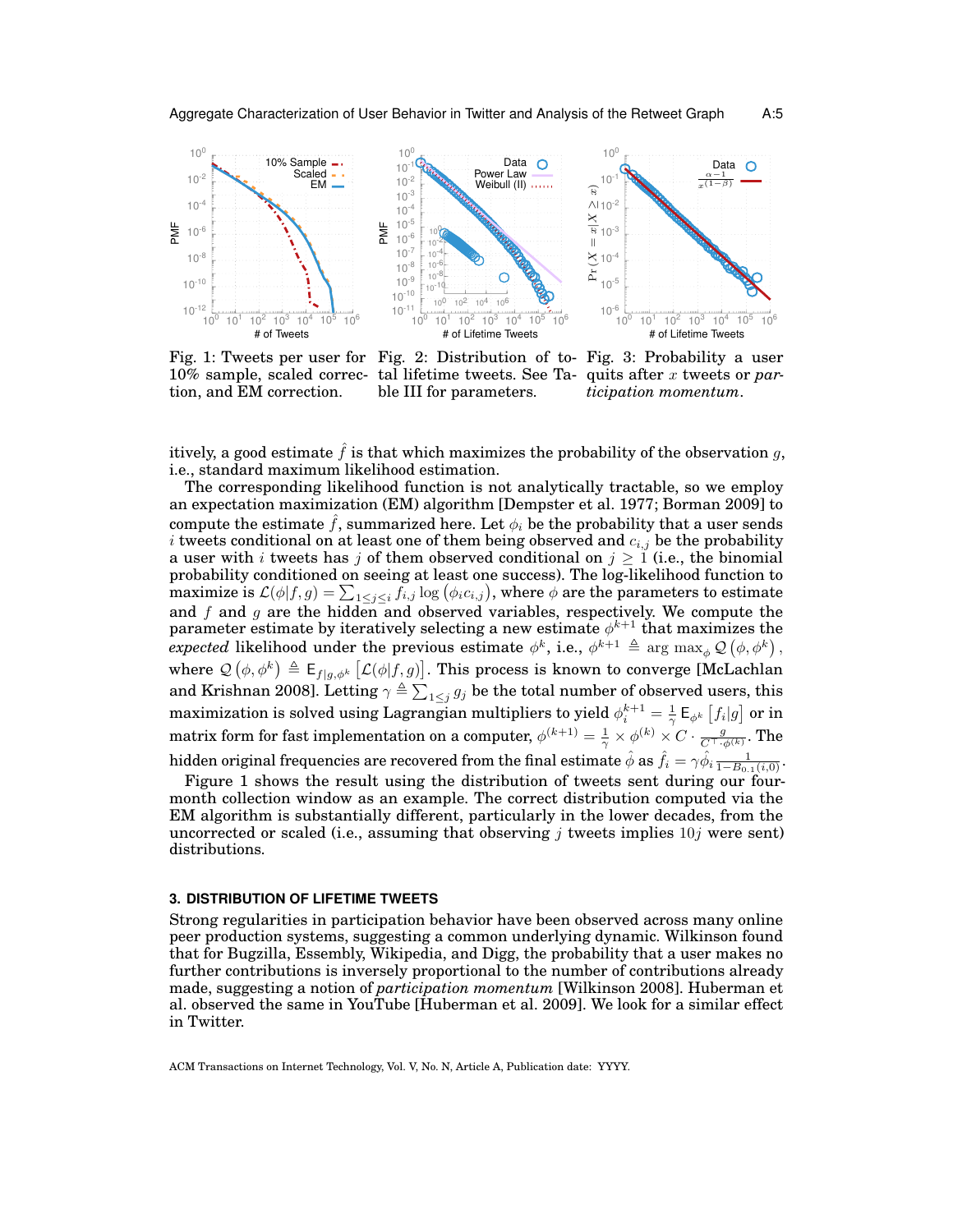| Community               | $\alpha$ | р    |    |
|-------------------------|----------|------|----|
| $Essembly^{\dagger}$    | 1.47     | 0.59 | 3  |
| $\text{Digg}^{\dagger}$ | 1.53     | 0.64 | 15 |
| Twitter                 | 1.54     | 0.96 | 12 |
| Bugzilla <sup>†</sup>   | 1.98     | 0.74 | 5  |
| Essembly <sup>†</sup>   | 2.02     | 0.25 | 7  |
| Wikipedia <sup>†</sup>  | 2.28     | 0.69 | 10 |
| $\text{Digg}^{\dagger}$ | 2.40     | 0.04 | 15 |
| Youtube <sup>‡</sup>    | 2.46     |      |    |

| Table III: Parameters for Lifetime Tweet Distri- |  |
|--------------------------------------------------|--|
| butions Fit By MLE                               |  |

| <b>Distribution</b>            | Params                                                                       |                   |              |
|--------------------------------|------------------------------------------------------------------------------|-------------------|--------------|
| Name                           | <b>PMF</b>                                                                   |                   | (MLE)        |
| Power<br>Law                   | $\overline{\zeta(\alpha,x_{\min})} \cdot \overline{x^{\alpha}}$              | $\alpha$          | 1.54         |
|                                |                                                                              | $x_{\min}$        | 12.00        |
| Type-II<br>Discrete<br>Weibull | $\frac{c}{x^{1-\beta}}\prod_{n=1}^{x-1}\left(1-\frac{c}{n^{1-\beta}}\right)$ | $\frac{\beta}{c}$ | 0.17<br>0.32 |

Exponents

<span id="page-5-0"></span>Table II: Contribution Momentum

† [\[Wilkinson 2008\]](#page-23-5) ‡ [\[Huberman et al. 2009\]](#page-22-9)

We quantify contribution as the number of tweets sent,<sup>[8](#page-5-1)</sup> so the lifetime contribution is the tweet count when the user becomes inactive. Following Wilkinson [\[Wilkinson](#page-23-5) [2008\]](#page-23-5), a user who has not tweeted for six months (as of June 2013 when our lifetime contributions dataset was collected) is *inactive*.

[Figure 2](#page-4-1) plots the logarithmically-binned [\[Milojevic 2010\]](#page-22-10) empirical distribution. It ´ is heavy-tailed, but decays more quickly in the upper tail than a true power law. The higher density in the last bin (∼200 000 tweets) is due to Twitter's rate limits of 1000 tweets per day and 100 tweets per hour,<sup>[9](#page-5-2)</sup> because users that would occupy the upper tail  $(>200\,000$  tweets) are forced into this bin.<sup>[10](#page-5-3)</sup> YouTube exhibits the same non-power law, upper tail cutoff [\[Huberman et al.](#page-22-9) 2009], consistent with a common dynamic underlying both systems.

# **3.1. Critique of Previously-Reported Power Law Behavior**

Surprisingly, the cutoff does not match the strong power law evidence reported for Bugzilla, Essembly, Wikipedia, and Digg [\[Wilkinson 2008\]](#page-23-5). We believe those systems do contain a similar cutoff, but it was obscured by the analysis methods used. We observe three weaknesses in the prior analysis. First, the equal-count binning method<sup>[11](#page-5-4)</sup> used obscures the upper tail behavior; logarithmic binning is preferable [\[Milojevic 2010\]](#page-22-10). ´ Second, maximum likelihood estimation, not binned regression, should be used for fitting [\[Clauset et al.](#page-21-10) 2009]. Finally, the goodness-of-fit should be computed against the empirical distribution function (Kolmogorov–Smirnov or Anderson–Darling test), not against binned data (the G-test) [\[Clauset et al. 2009\]](#page-21-10).

The original datasets are unavailable,  $12$  so we tested our hypothesis by applying the same methods to our Twitter data. As expected, equal-count binning, shown in the inset of [Figure 2,](#page-4-1) hides the known cutoff. The G-test for a power law fit by regression to the improperly binned data indicates a good match [\(Table II\)](#page-5-0), despite the obvious mismatch in the real data. Clearly, these methods can obscure any underlying cutoff. Our results

<span id="page-5-2"></span><span id="page-5-1"></span><sup>&</sup>lt;sup>8</sup>One could instead consider retweets, replies, or direct messages, but obtaining data for these is more difficult.  $9$ We manually verified that the most-prolific accounts were tweeting at or near the rate limit.

<span id="page-5-3"></span> $^{10}$ The rate limit means that the lifetime contribution distribution can be viewed as a censored [\[Johnson et al.](#page-22-11) [2005\]](#page-22-11) version of the "natural" distribution, i.e., the natural rate for prolific users is only partially known.

<span id="page-5-4"></span> $11$ In equal-count binning, each bin is sized to contain the same number of samples and thus the same area under the density function. For B bins, the height of a bin  $b_i$  is computed as  $B/w(b_i)$ , where  $w(b_i)$  is the width of  $b_i$ .

<span id="page-5-5"></span> $12$ Emails to the author bounced as undeliverable.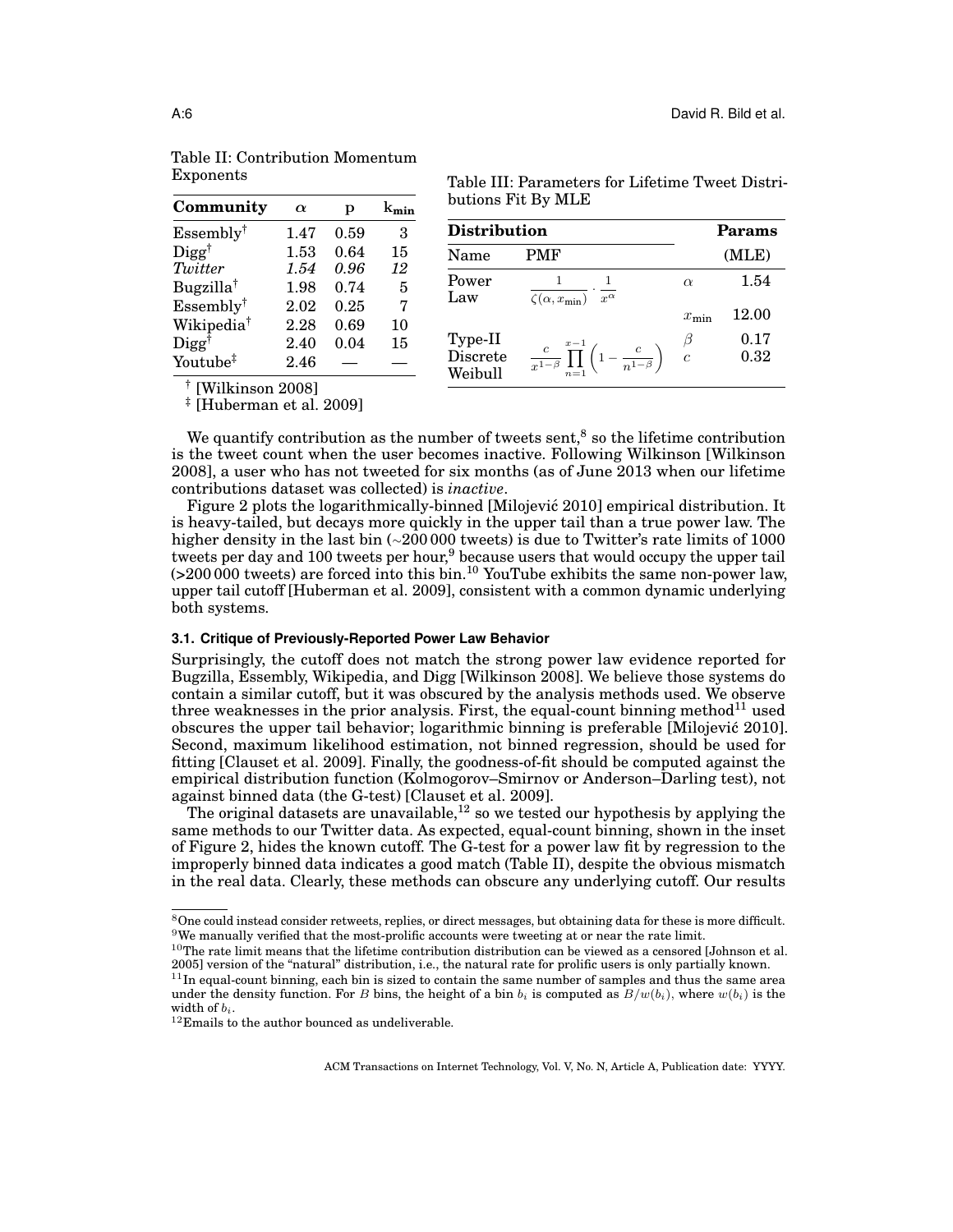are consistent with Bugzilla, Essembly, Wikipedia, and Digg contributions containing the same cutoffs as Twitter and YouTube, but the original data would be needed to prove this hypothesis.

#### **3.2. Lifetime Tweets Follow a Weibull Distribution**

If the distribution is not power law, what is it? Examining the *hazard function*, or probability that a user who has made  $x$  contributions quits without another, provides the answer. Shown in [Figure 3,](#page-4-1) the hazard function is an obvious power law. Wilkinson referred to this behavior in other online communities as *participation momentum* [\[Wilkinson 2008\]](#page-23-5); we will return to that interpretation later.

The power law hazard function  $\frac{\alpha-1}{x^{1-\beta}}$  is that of the Weibull distribution,<sup>[13](#page-6-0)</sup> for continuous support. For discrete support, the distribution with a power law hazard function is called a Type II Discrete Weibull<sup>[14](#page-6-1)</sup> [\[Stein and Dattero 1984\]](#page-23-8) and has mass function  $\Pr(X=x)=\frac{\alpha-1}{x^{1-\beta}}\prod_{n=1}^{x-1}\Big(1-\frac{\alpha-1}{n^{1-\beta}}\Big).$  A maximum likelihood fit to the lifetime contribution data yields  $\beta = 0.17$  and  $\alpha = 1.32$ , as shown in [Figure 2.](#page-4-1) The upper tail deviates slightly, which we attribute to Twitter's rate limit policy. Some users that would have tweeted more than <sup>∼</sup>200 000 times were artificially limited to fewer tweets, increasing the weight in that portion of the upper tail.

### **3.3. Interpreting the Hazard Function as Participation Momentum**

Wilkinson [\[Wilkinson 2008\]](#page-23-5) used a notion of participation momentum to explain the power law hazard function. For his assumed power law distribution,  $C\frac{1}{x^{\alpha}}$ , the hazard function is  $\frac{\alpha-1}{x}$  and  $\alpha$  can be seen as a metric for the effort needed to contribute. Higher required effort leads to a higher probability of quitting. [Table II](#page-5-0) shows the  $\alpha$ 's for several systems. Intuitively, tweeting seems more taxing than voting on Digg stories but less so than commenting on Bugzilla reports. And indeed, we find that  $\alpha_{\text{Digg}} < \alpha_{\text{Twitter}} < \alpha_{\text{Bugzilla}}$ .

Alternatively, the hazard function might be more directly related to account age than total contributions. To reject this possibility, we compared the Kendall tau rank correlations [\[Kendall 1938\]](#page-22-12) (a non-parametric measure of possibly *non-linear* correlation) between lifetime contributions, age, and average tweet rate (lifetime contributions/age). Unsurprisingly, age (i.e., longer life) correlates with increased lifetime contributions  $(\tau = 0.4708, p = 0.00, 95\% \text{ CI } [0.4690, 0.4726]$ . In contrast, the tweet rate is essentially uncorrelated with lifetime contributions ( $\tau = -0.0067$ ,  $p = 0.00$ , 95% CI [−0.0085,  $-0.0049$ ]), indicating that the momentum function is not driven by age. If it were, the correlation would be strongly positive because faster tweeters would generate more tweets in their (independently determined) lifetimes. The strong negative relationship between tweet rate and age ( $\tau = -0.5687$ ,  $p = 0.00$ , 95% CI [-0.5705, -0.5669]) further supports this conclusion. The hazard rate is determined by the current total contributions, so users with higher tweet rates must have shorter lifetime ages.

The hazard function we observe  $\left(\frac{\alpha-1}{x^{1-\beta}}\right)$  instead of Wilkinson's  $\frac{\alpha-1}{x}$ ) invites additional thought. The new parameter  $\beta$  ( $\beta = 0$  in Wilkinson's model) models momentum gain a higher  $\beta$  translates to more momentum gain per contribution. For example, one could imagine that  $\beta$  reflects a feedback effect. Positive (negative) viewer-generated feedback like retweets and replies in Twitter or comments and view counts in YouTube might accelerate (decelerate) momentum gains relative to systems without such visible

<span id="page-6-0"></span> $^{13}\mathrm{The}$  Weibull distribution is sometimes called the  $\emph{stretched exponential}.$ 

<span id="page-6-1"></span> $14$ The much more common Type I Discrete Weibull [\[Nakagawa and Osaki 1975\]](#page-22-13) instead preserves the exponential form of the complementary cumulative density function.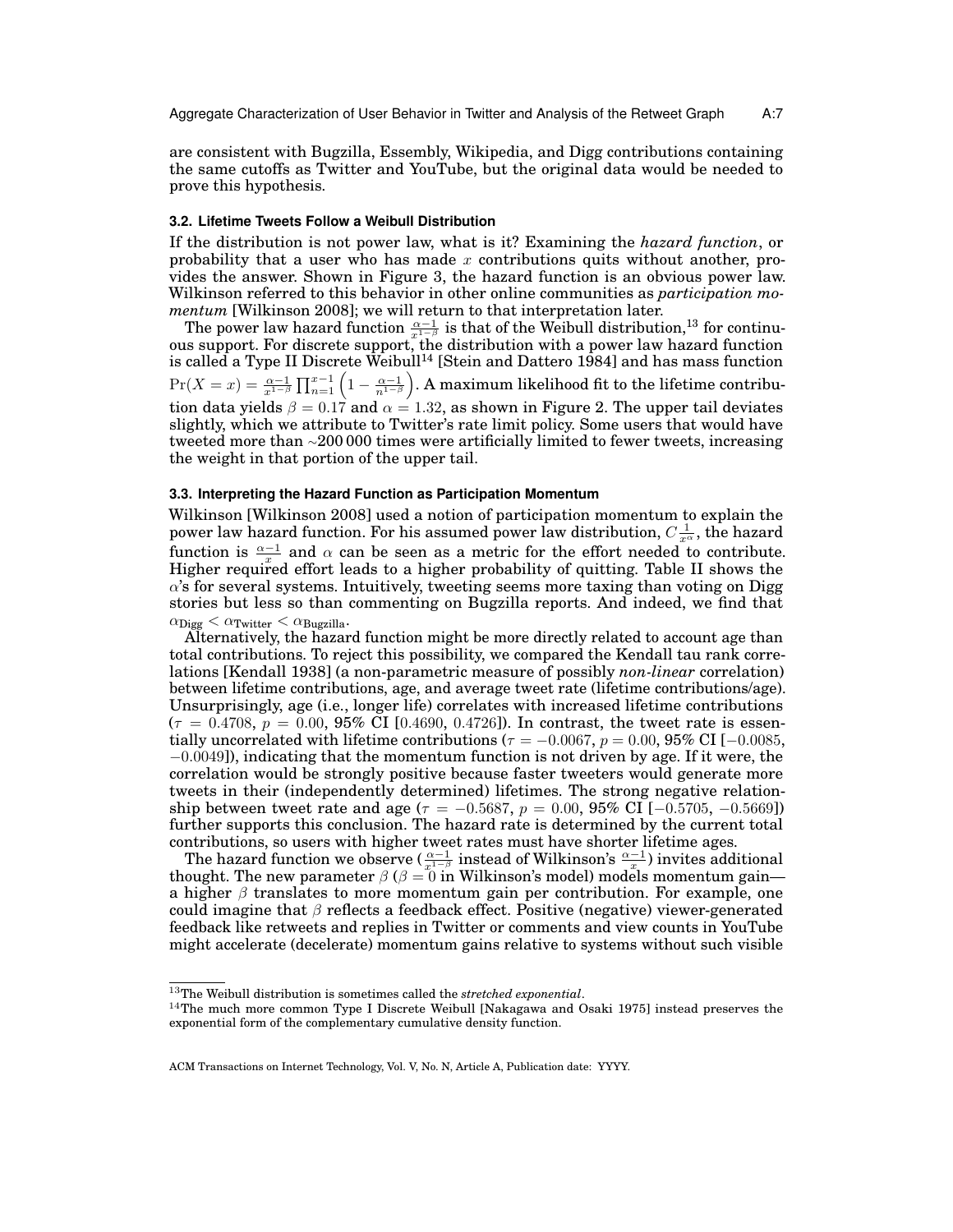<span id="page-7-2"></span>

Fig. 4: Distribution of differ in the lower tail.

tweets per user for the four tweet counts showing the month period from June time-dependent cutoff. through September 2012. The asymptotic distribu-The DPLN, LPLN, and cut-tion is Pareto. Urn model off power law distributions traces were obtained by 5: Distribution of Fig. simulation.

6: Distributions of sent (tweets), cutoff. retweets sent (retweets), times retweeted (retweeted) for the 1 week and 4 month sample periods.

feedback, like Digg votes or Wikipedia edits.<sup>[15](#page-7-1)</sup> Refinement of this interpretation is a promising area for future work.

In summary, lifetime contributions in Twitter are driven by a power law hazard function  $\left(\frac{\alpha-1}{x^{1-\beta}}\right)$  viewed as participation momentum.  $\alpha$  reflects the effort needed to contribute and  $\beta$  the amount of feedback provided by system. The power law momentum leads to a Type II Discrete Weibull distribution for lifetime contributions. This dynamic holds across a variety of online communities [\[Wilkinson 2008;](#page-23-5) [Huberman et al.](#page-22-9) 2009].

### <span id="page-7-0"></span>**4. DISTRIBUTION OF TWEET RATES**

The distribution of tweet rates is arguably the most important statistic for microblogging system design. An architecture designed for uniform messaging rates across the network will struggle with a heavy-tailed rate distribution. In this section, we describe an analytical model and generative mechanism for the rate distribution and reject a model previously proposed for telephone call rates. Although we are most interested in the tweet rate distribution, we model the easier-to-consider tweet count distribution. The former is easily recovered by factoring out the 4-month sampling duration.

#### **4.1. An Analytical Approximation of the Tweet Rate Distribution**

[Figure 4](#page-7-2) plots the logarithmically-binned empirical tweet distribution. It is heavy-tailed, consistent with other forms of authorship [\[Lotka 1926\]](#page-22-14). The tails form two different regimes meeting at  $X = \sim 2000$ , each heavy-tailed but with different exponents. We show in [Section 4.3](#page-9-0) that this phase change is a dynamic effect related to the sampling period (i.e., four months)—the crossing point increases with the square of the period.

A closed-form of the distribution makes simulating microblogging performance and comparing rates across communication systems much simpler. The forthcoming generative model in [Section 4.3](#page-9-0) is not analytically tractable, so we first describe an analytical

<span id="page-7-1"></span> $15$ Wilkinson's reported results are consistent with this hypothesis. The contribution types with the most visible feedback—Essembly and Digg submissions—show little support for a power law, with p-values of 0.25 and 0.04.  $\beta > 0$  would explain the non-power law behavior. The distribution for YouTube by Huberman et al. also shows a cutoff [\[Huberman et al. 2009\]](#page-22-9) consistent with a hazard function where  $\beta > 0$ .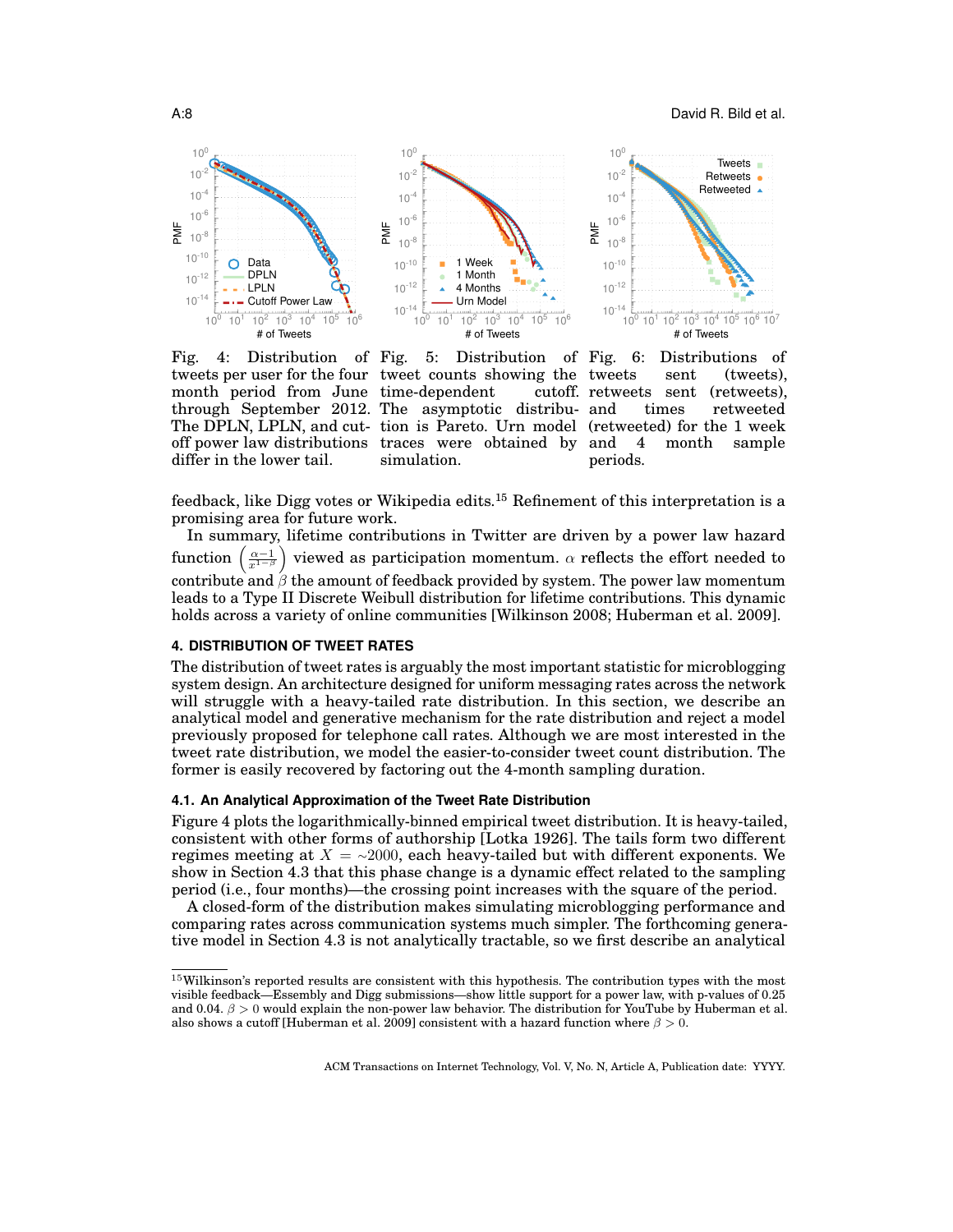approximation. [Figure 4](#page-7-2) suggests a cutoff power law, but the upper tail is heavier than the common exponential cutoff [\[Clauset et al.](#page-21-10) 2009]. Instead, the cutoff appears lognormal, suggesting the following density function,<sup>[16](#page-8-0)</sup>

<span id="page-8-1"></span>
$$
p(x) = cx^{-\beta} \Phi^c \left( \frac{\ln x - \mu}{\sigma} \right),\tag{1}
$$

where  $\Phi^c$  is the complementary CDF of the standard normal distribution and c is a normalizing constant. The maximum likelihood fit is shown in [Figure 4,](#page-7-2) with  $\beta =$ 1.13,  $\mu = 7.6$ ,  $\sigma = 1.06$ , and  $c = 0.19$ . The lognormal cutoff shape is seen by noting that  $\Phi^c(z)\propto$  erfc $\left(\frac{z}{\sqrt{2}}\right)$  and erfc $(z)\approx\frac{1}{\sqrt{\pi}}\frac{e^{-z^2}}{z}$  $\frac{z}{z}$  for  $z \gg 1$ , leading to the approximately lognormal form  $\Phi^c\left(\frac{\ln x-\mu}{\sigma}\right)\stackrel{\propto}{\propto} \frac{\sigma}{\ln x-\mu}e^{-\frac{(\ln x-\mu)^2}{2\sigma^2}}$  for  $\frac{\ln x-\mu}{\sigma}\gg1.$  The power law exponent in the lower tail is  $\hat{\beta}$ , the phase change to the cutoff regime occurs at  $\exp(\mu)$ , and the steepness of the upper tail is controlled by  $\sigma$ .

# **4.2. The Distribution is Not Double Pareto–Lognormal**

At first glance, [Figure 4](#page-7-2) appears to be Double Pareto-Lognormal (DPLN), a recentlydiscovered distribution that has found wide-spread popularity across many fields, perhaps due to its clear generative interpretation [\[Reed and Jorgensen 2004\]](#page-22-15). Seshadri et al. suggested its use for communication rates, specifically call rates in a cellular network, interpreting the generative process as evolving *social wealth* (a measure of how much social interaction a person has with others) [\[Seshadri et al.](#page-22-4) 2008]. However, in this section we show that the DPLN does not correctly capture the lower tail behavior of tweet rates (or call rates). In the next section, we describe a different mechanism to explain the shape.

We first summarize the origin of the DPLN distribution [\[Reed and Jorgensen](#page-22-15) [2004\]](#page-22-15). Given a stochastic process X evolving via Geometric Brownian motion (GBM)  $dX = \mu X + \sigma X dW$  where W is the Wiener process and the initial state is lognormally distributed,  $\log X_0 \sim \mathcal{N}(\nu, \tau^2)$ , then  $X_t$  is also lognormally distributed,  $\log X_t \sim \mathcal{N}(\nu + \frac{\mu - \sigma^2}{2})$  $\frac{\sigma^2}{2\pi}t, \tau^2+\sigma^2t$ ). If the observation (or killing) time  $t\triangleq T$  is exponentially distributed,  $T \sim \text{Exp}(\lambda)$ , then the observed (or final) state has DPLN distribution,  $X_T \sim \text{DPLN}(\alpha, \beta, \nu, \tau)$ , where  $\alpha > 0$  and  $-\beta < 0$  are the roots of the characteristic equation  $\frac{\sigma^2}{2}$  $\frac{\sigma^2}{2}z^2 + \left(\mu - \frac{\sigma^2}{2}\right)$  $\left(\frac{x^2}{2}\right)z-\lambda=0.$  Seshadri et al. [\[Seshadri et al.](#page-22-4) 2008] proposed that the number of calls made by an individual reflects an underlying *social wealth* that evolves via such a GBM. For an exponentially growing population, the age distribution of the sampled users is exponential and the resulting distribution of calls (or social wealth) will be DPLN. This model seems qualitatively reasonable for Twitter as well, but cannot capture the correct power law exponent in the lower tail (see [Figure 4\)](#page-7-2). The call distribution data exhibits a similar mismatch, undermining the model's suitability there as well.

The density function of  $\text{DPLN}(\alpha, \beta, \nu, \tau)$  is  $f(x) = \frac{\beta}{\alpha + \beta} f_1(x) + \frac{\alpha}{\alpha + \beta} f_2(x)$ , where  $f_1(x) =$  $\alpha x^{-\alpha-1}A(\alpha,\nu,\tau)\Phi\left(\frac{\ln x-\nu-\alpha\tau^2}{\tau}\right),\ f_2(x)\ =\ \beta x^{\beta-1}A(-\beta,\nu,\tau)\Phi^c\left(\frac{\ln x-\nu+\beta\tau^2}{\tau}\right),\ A(\theta,\nu,\tau)\ =$  $\exp\left(\frac{\theta\nu+\theta^2\tau^2}{2}\right)$  $\left(\frac{\theta^2\tau^2}{2}\right)$  , and  $\Phi$  and  $\Phi^c$  are the CDF and complementary CDF of the standard normal distribution.  $f_1$  and  $f_2$  are the limiting densities as  $\alpha \to \infty$  and  $\beta \to \infty$ , respectively, and are called the *right Pareto lognormal* and *left Pareto lognormal* distributions.

<span id="page-8-0"></span> $16$ We use a continuous model for simplicity. The integral data can be viewed as a rounded version of the product of the true tweet rate and sampling period.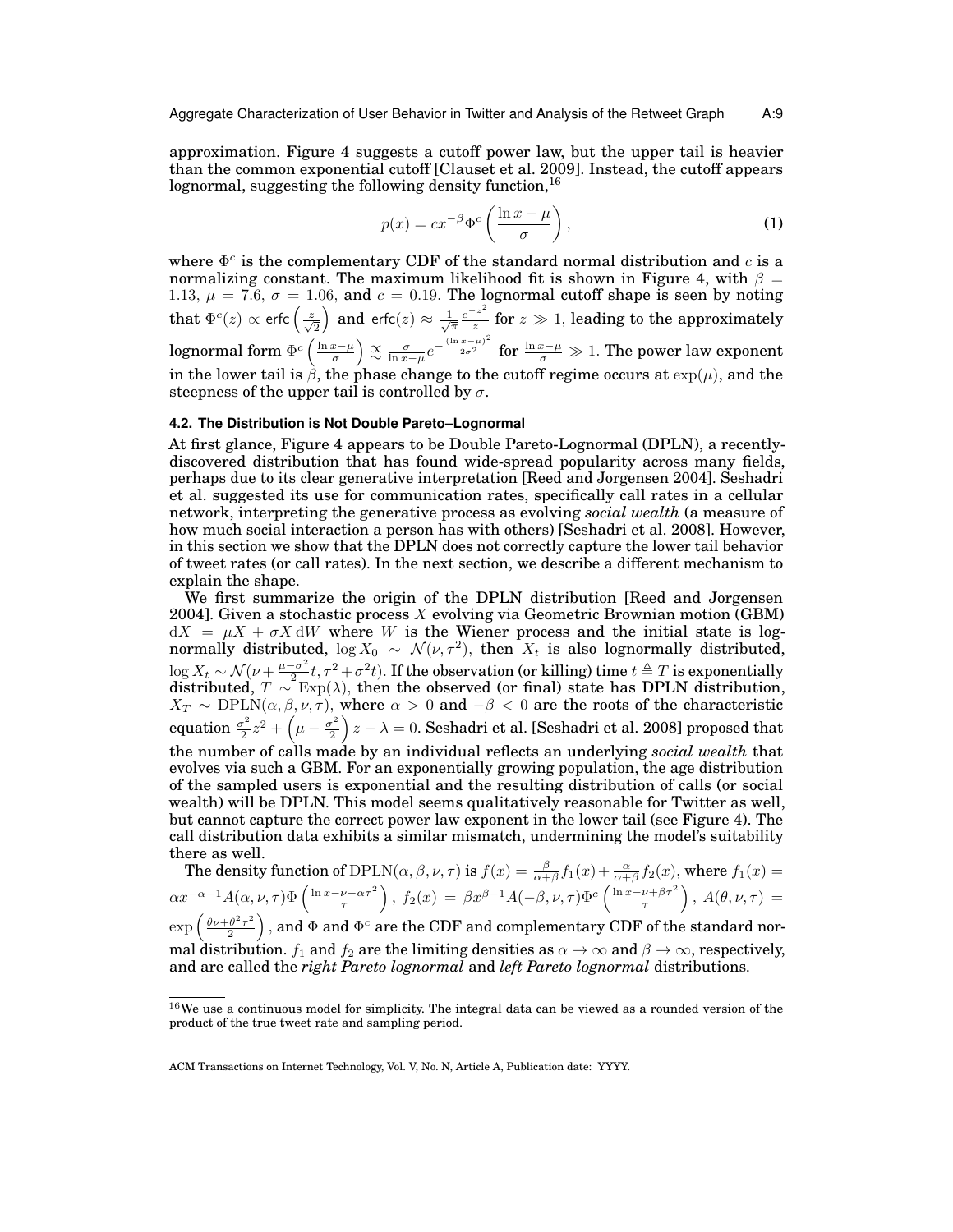Two observations stand out. First, the distribution is Pareto in both tails, with minimum slope of −1 in the lower. Second, the left Pareto lognormal form is nearly equivalent to our expression [Equation 1,](#page-8-1) which differs only by accommodating lower tail exponents below  $-1$ . [Figure 4](#page-7-2) shows maximum likelihood fits of both the DPLN and left Pareto lognormal distributions. The lower tail is steeper than allowed by the DPLN  $(-1.13 < -1)$  and fits that model poorly. The call distribution data shows a similar mismatch. Although the DPLN is widely applicable, it does not model these communication patterns. Our model in the following section should better fit the call data [\[Seshadri et al. 2008\]](#page-22-4) as well.

In the upper tail, both distributions fit equally well (i.e., a likelihood ratio test does not favor either fit). The data are insufficient to distinguish a lognormal from a power law upper tail, a common issue [\[Clauset et al.](#page-21-10) 2009]. We favor the lognormal form for [Equation 1](#page-8-1) because it is simpler (i.e., has fewer parameters) and most real world "power laws" exhibit some cutoff [\[Clauset et al. 2009\]](#page-21-10).

#### <span id="page-9-0"></span>**4.3. An Urn Process Generating the Tweet Rate Distribution**

In this section we develop an urn process to describe the tweet distribution in [Figure 4.](#page-7-2) The phase change is a dynamic effect governed by the sampling period. As the period increases, the distribution approaches that of the lower tail—approximately Pareto with exponent −1.13. In practical terms, high-rate tweeters are much rarer in a finite sample than the asymptotic distribution would predict.

[Figure 5](#page-7-2) shows the distribution for three sample periods, illustrating the dynamic phase change. The lower tail extends further with the longer period. Degree distributions in growing networks evolve similarly. Although simple preferential attachment of new nodes leads to a straight power law [\[Barabási and Albert 1999\]](#page-21-11), when existing nodes also generate new edges via preferential attachment, the distribution is double Pareto (with exponents -2 and -3) with a time-dependent crossing point  $(k_c = [b^2t(2 + \alpha t)]^{1/2})$  [\[Barabási et al.](#page-21-12) 2002].<sup>[17](#page-9-1)</sup> A similar model describes the tweet distribution.

Consider the evolution of the sample of tweets. Users join the sample upon their first tweet (during the sample period) and then continue to produce additional tweets at some rate. Discretize time relative to new users joining the sample, i.e., one user joins at each time step so there are t users at time t. Let  $k(s, t)$  be the (expected) tweet count at time  $t$  for the user first observed at time  $s$ . Assume new tweets are generated at a constant average rate  $c$ , i.e.,  $ct$  new tweets appear at each time step, distributed among existing users with frequency proportional to  $A + k(s,t)^\alpha$ . A is some initial attractiveness and  $\alpha$  is the non-linearity of the preference [\[Dorogovtsev and Mendes](#page-21-13) [2002\]](#page-21-13). The resulting continuum equation<sup>[18](#page-9-2)</sup> is  $\frac{\partial k(s,t)}{\partial t} = (1+ct) \frac{A+k(s,t)^{\alpha}}{\int_{b}^{t} A+k(u,t)^{\alpha}}$  $\frac{A+k(s,t)^{-}}{\int_0^t A+k(u,t)^{\alpha} du}.$ 

An analytical solution exists when  $A = 0$  and  $\alpha = 1$  [\[Dorogovtsev and Mendes 2001\]](#page-21-14), but for the general case we resort to Monte Carlo simulations. [Figure 5](#page-7-2) shows the close match to the empirical density when  $A = 1$  and  $\alpha = 0.88$ .<sup>[19](#page-9-3)</sup> Assuming the power law form of the asymptotic density,  $p(k) \propto k^{-\beta}$ , the power law form of the rate distribution can be recovered. Taking  $\lambda$  as the tweet rate and noting that  $\lambda \propto k^{-\alpha}$  when  $k \gg A,$  then

<span id="page-9-1"></span> $\frac{17}{17}$ In a network that allows self-edges, the exponents are -3/2 and -3 with crossing time  $k_c \approx \sqrt{ct}(2+\frac{1}{27})$  $ct$ <sup>3/2</sup> [\[Dorogovtsev and Mendes 2000\]](#page-21-15).

<span id="page-9-2"></span> $18$ We use the notation and continuous approximation of Dorogovtsev and Mendes [\[Dorogovtsev and Mendes](#page-21-14) [2001\]](#page-21-14).

<span id="page-9-3"></span> $19$ Parameters were chosen by a coarse, manual exploration of the space. Fine-tuning might further improve the fit.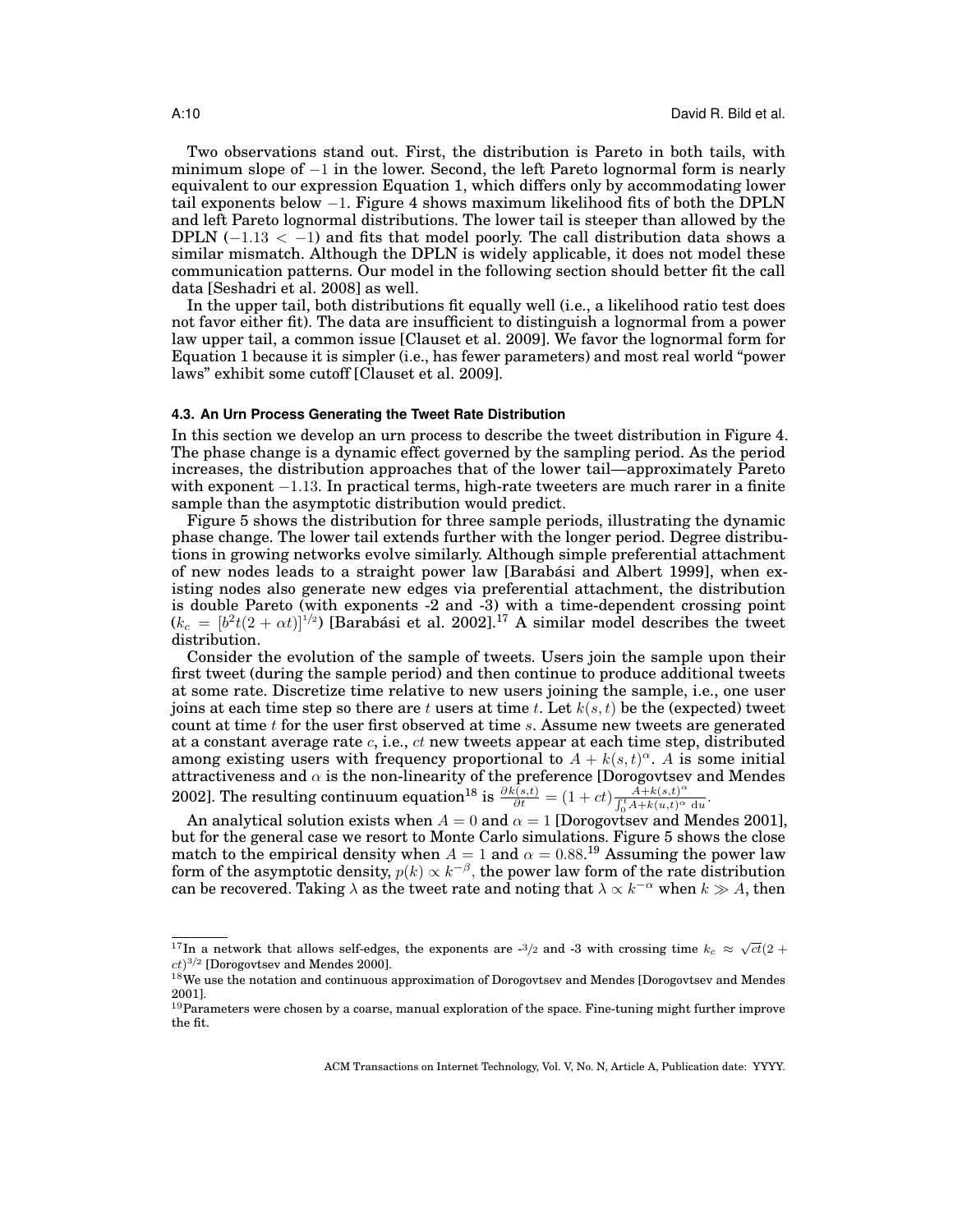<span id="page-10-1"></span>

of tweets. Fit is a power law with exponential cutoff.

Fig. 7: The inter-tweet du-Fig. 8: The distributions col-Fig. 9: Distribution of edge rations, grouped by number lapse when scaled by the weights in the retweet group's average duration, graph, obtained via the EM method.

 $p(\lambda) = p(k^{-\alpha}) \propto \frac{1}{\alpha} \lambda^{-\frac{-1+\alpha+\beta}{\alpha}}$ . Thus, for  $\alpha$  close to 1, the power law exponent recovered from [Figure 4](#page-7-2) slightly overestimates that of the tweet rate.

Going back to the analytical approximation of [Equation 1,](#page-8-1)  $\mu$  is related to *ct* by  $\mu \approx 1.32 \ln(ct) + 0.56$ .  $\beta = 1.13$  and  $\sigma = 1.06$  are constants best determined by fitting.

# **4.4. Distributions of Retweeter and Retweetee Rates**

 $\Delta T_a$ .

The retweet and retweetee rates show a similar dynamic behavior in [Figure 6.](#page-7-2) The retweet behavior differs only in the average rate  $c$ , which is about  $2\times$  lower. The retweetee distribution exhibits two interesting differences. First, it extends further to the right, indicating that retweets of popular users outnumber tweets from prolific retweeters. Second, the slopes of the power law regimes are more consistent with a pure preferential attachment process (i.e.,  $\alpha = 1$ ). The retweetee rate comes directly from a preferential attachment process—initial retweets increase exposure, begetting additional retweets—and thus should match the linear form seen in other systems. The power law form of the tweet and retweet rates describes the underlying propensity to tweet, but without the same generative interpretation.

# <span id="page-10-0"></span>**5. DISTRIBUTION OF INTERTWEET DURATIONS**

Arrival processes in communication systems are traditionally assumed to be Poisson [\[Brown et al.](#page-21-16) 2005], but *per-individual* interval distributions for various activities including email, printing, and telephone calls are heavy-tailed [\[Barabási and Oliveira](#page-21-17) [2005;](#page-21-17) [Harder and Paczuski 2006;](#page-22-16) [Candia et al.](#page-21-6) 2008]. We show that this same behavior holds in Twitter, with our analysis mirroring that of Candia et al. for telephone calls [\[Candia et al.](#page-21-6) 2008] to enable easy comparison. The SNAP tweet dataset is used for this analysis.

We group the users by their total tweets to isolate the effects of differing tweet rates. [Figure 7](#page-10-1) plots the empirical distributions. Scaling by the group's average interevent time ( $\Delta t_a$ ) collapses the distributions to a single curve, shown in [Figure 8.](#page-10-1) This universal trait is also found in email and telephone systems [\[Goh and Barabási 2008;](#page-22-17) [Candia et al.](#page-21-6) [2008\]](#page-21-6): the distribution is described by  $\Pr(\Delta T) = \frac{1}{\Delta T_a} F\left(\frac{\Delta T}{\Delta T_a}\right)$ , where  $F(\cdot)$  is independent of the average rate. The best-fit cutoff power law is  $\Pr(\Delta T) \propto (\Delta T)^{-\alpha} \exp\left(-\frac{\Delta T}{\tau_c}\right),$ with exponent  $\alpha \approx 0.8$  and cutoff  $\tau_c \approx 8.1$  d, shown as the black line in [Figure 8.](#page-10-1) Here,  $\Delta T_a$  is the average across the entire population.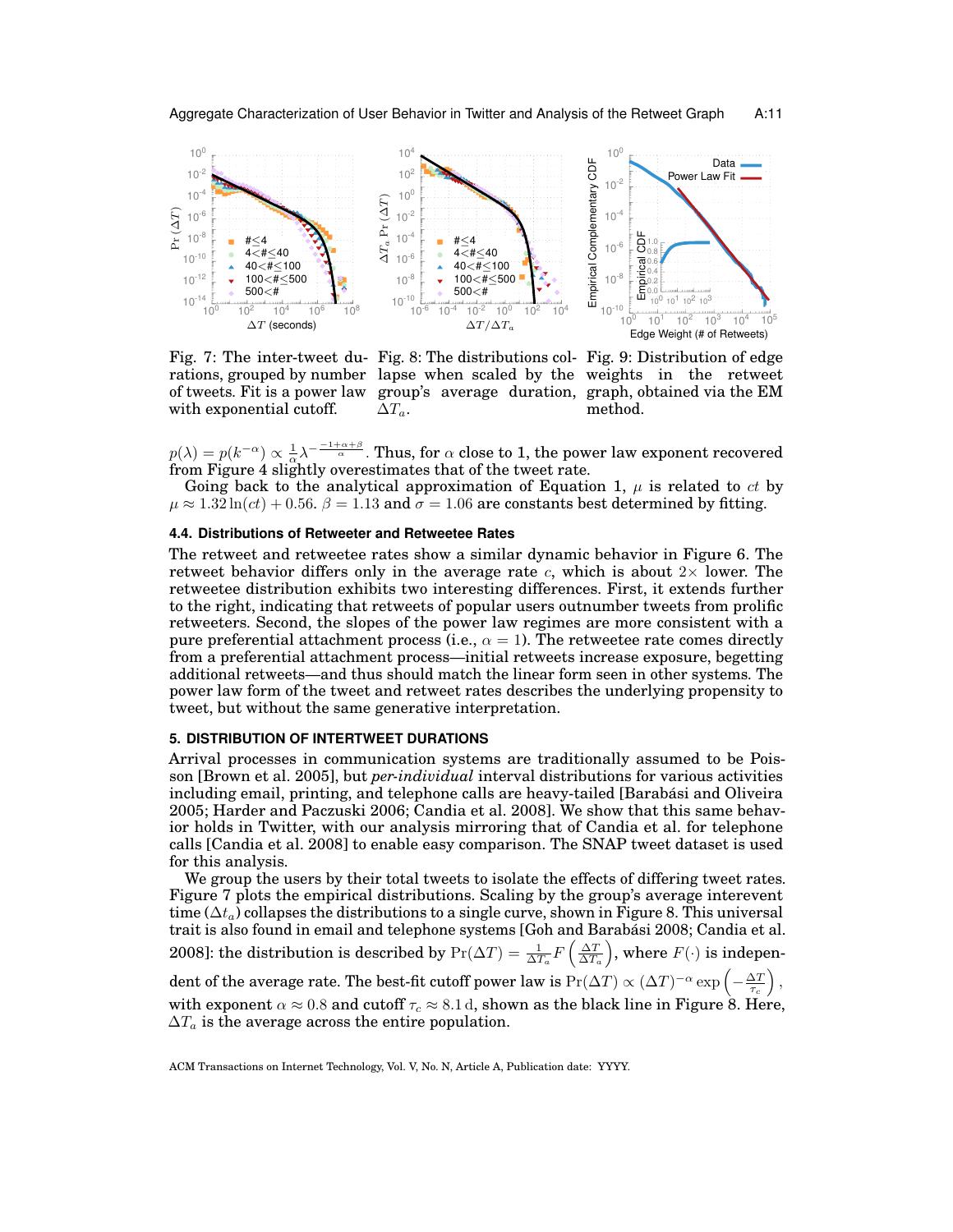#### <span id="page-11-0"></span>**6. CHARACTERISTICS OF THE RETWEET GRAPH**

The natural and explicit network in Twitter—the social graph in which a directed edge represents the *follower* relationship—has been well-studied. Kwak et al. first reported on basic network properties like degree distribution, reciprocity, and average path length [\[Kwak et al.](#page-22-0) 2010], and later works have studied these and other characteristics in more detail [\[Bliss et al.](#page-21-0) 2012; [Teutle 2010;](#page-23-0) [Gabielkov and Legout 2012;](#page-21-1) [Ghosh et al.](#page-21-2) [2012\]](#page-21-2). However, an alternative, implicit network—the retweet graph in which a directed edge indicates that the source retweeted the destination—has been largely neglected. We conduct the first characterization of the retweet graph and confirm that it, like many real-world networks, is small-world and scale-free. The reported metrics are useful for generating random retweet graphs using general parametric models like R-MAT [\[Chakrabarti et al.](#page-21-18) 2004] ( $a = 0.52$ ,  $b = 0.18$ ,  $c = 0.17$ ,  $d = 0.13$ ) or other more specific generative models [\[Bollobás et al. 2003\]](#page-21-19).

We pay particular attention to contrasting the social following<sup>[20](#page-11-1)</sup> and retweet graphs. Intuitively, they should be similar because retweets are usually sent by followers. However, we conjecture that the retweet graph more closely models the real-world social and trust relationships among users, because it derives from a more forceful action—not just listening to others' ideas, but actively forwarding them to one's own friends. Using the follower graph as a trust proxy has been proposed for applications ranging from spam filtering [\[Benevenuto et al.](#page-21-20) 2010; [Song et al.](#page-23-9) 2011; [Yang et al.](#page-23-10) 2012] to Sybil detection [\[Yu et al.](#page-23-11) 2008b; [Yu et al.](#page-23-12) 2008a]. We conjecture that the retweet graph is a better choice and provide some supporting evidence. Full treatment of this conjecture is a promising avenue for further study.

### **6.1. Analyzing a Random Subsample of the Retweet Graph**

The retweet graph is constructed from our largest dataset, the 10% sample, and contains 59 659 366 vertices and 426 584 484 edges. This sample does not include all edges. Rather, an edge is included with probability proportional to the number of retweets sent along it. However, 60% of edges have a single retweet and 98% have fewer than 10 (see [Figure 9\)](#page-10-1), so for simplicity we assume each edge is included with 10% probability. Many measured properties in an edge-sampled graph differ from the original graph. When possible, we use the EM-based method from [Section 2.5](#page-3-4) to correct our results. When not, we estimate the errors using the literature on sampled graphs [\[Lee et al.](#page-22-6) [2006;](#page-22-6) [Son et al. 2012;](#page-22-7) [Stumpf et al. 2005\]](#page-23-13).

#### **6.2. Degree Distributions**

We begin with the in- and out-degree distributions. The in-degree  $k_{\text{in}}^{i}$  of a node i is the number of unique users who retweeted  $i$  and the out-degree  $k_{\mathrm{out}}^i$  is the number of unique users retweeted by  $i.$  The average in-degree  $\langle k_{\rm in}\rangle\triangleq N^{-1}\sum_{i\in V}k_{\rm in}^i=88.4$  and the similarly-defined average out-degree  $\langle k_{\text{out}} \rangle = 74.3$ . V is the set of nodes, and N is their cardinality. In reality  $\langle k_{\rm in} \rangle = \langle k_{\rm out} \rangle$ ; the observed difference is an artifact of the EM-based population estimation. The degree standard deviations are  $\sigma_{\rm in} = 4187.3$ and  $\sigma_{\text{out}} = 228.4$ . Higher in-degree variance is expected because, as with real-world networks [\[Son et al.](#page-22-7) 2012], *popularity* (the number of users who retweeted an individual) is more variable than *prolificity* (the number of users an individual retweeted).

The distributions, shown in [Figure 10,](#page-12-1) are similar to the social following graph [\[Kwak](#page-22-0) [et al.](#page-22-0) 2010]. Both are heavy-tailed and exhibit the same two-phase power law common to such networks. Similar to the tweet rate distribution [\(Section 4.3\)](#page-9-0), the two phases are

<span id="page-11-1"></span> $^{20}$ The social following graph is simply the social follower graph with the edge direction reversed to match that of the retweet graph.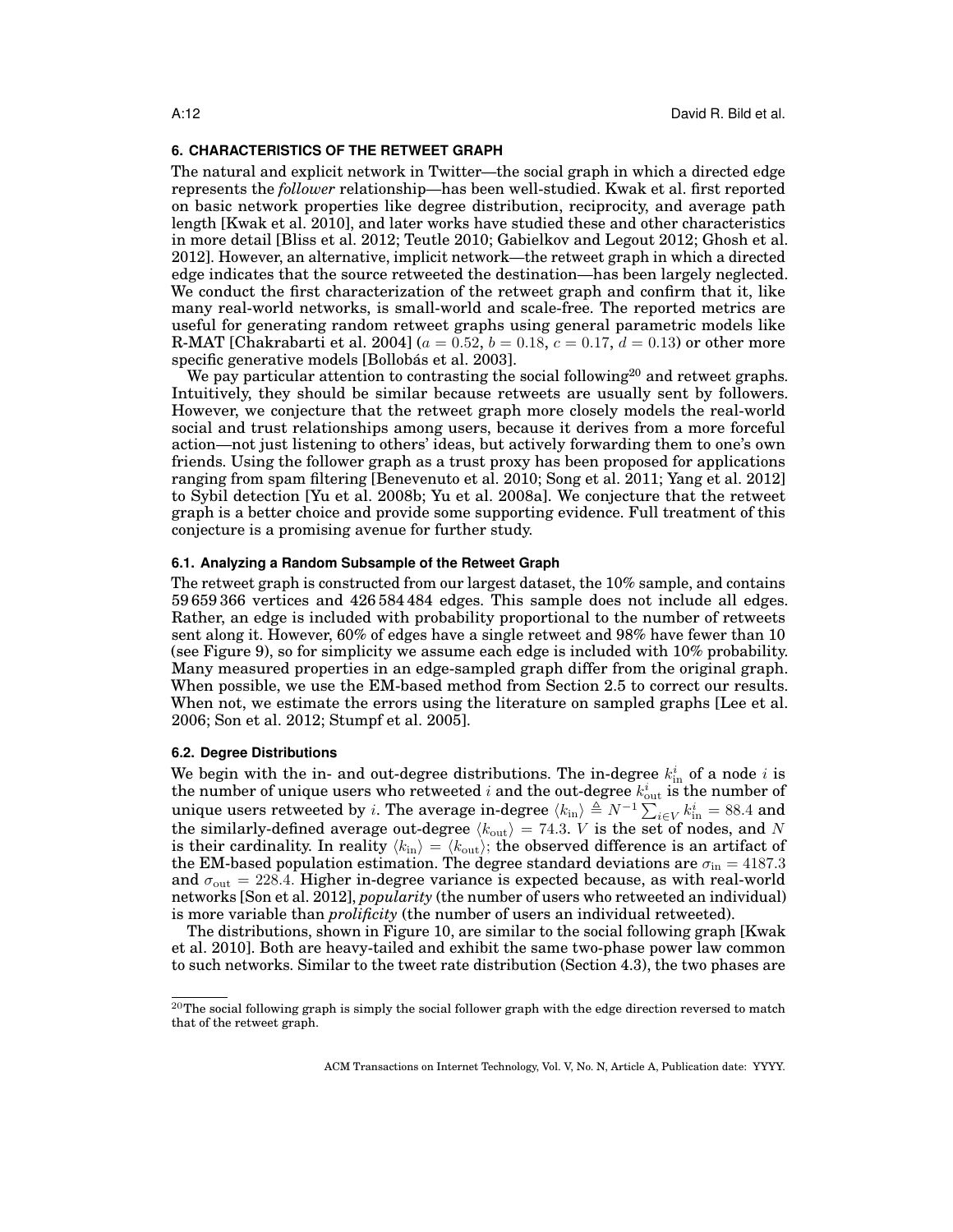<span id="page-12-1"></span>

gree distributions, showing double-Pareto behavior.

Fig. 10: Retweet graph de-Fig. 11: Path length distri-Fig. 12: Edge-sampling does bution in 10% edge-sampled not affect directed assortaretweet graph.



a dynamic effect arising from two forms of evolution in the graph [\[Barabási et al.](#page-21-12) 2002; [Dorogovtsev and Mendes 2001\]](#page-21-14)—the addition of new nodes and preferential attachment of new edges between existing nodes. The outgoing (incoming) node  $i$  for a new edge is selected with relative probability  $d_{\text{out}}(i) + \delta_{\text{out}}(d_{\text{in}}(i) + \delta_{\text{in}})$ , where  $\delta_{\text{out}}$  and  $\delta_{\text{in}}$  are the initial attractiveness constants and  $d(\cdot)$  returns the node degree. Bollobás et al. elucidate this process for a general context [\[Bollobás et al. 2003\]](#page-21-19).

The power law exponents are determined by  $\delta_{\text{out}}$  ( $\delta_{\text{in}}$ ). The lower tails are similar with  $\alpha \approx 1.3$ . In the upper tail,  $\alpha_{\text{out}} = 3.75$  and  $\alpha_{\text{in}} = 2.2$ .  $a_{\text{in}}$  matches the followers graph (2.3) [\[Kwak et al.](#page-22-0) 2010] and is in the range of most real-world networks (2–3).  $\alpha_{\text{out}}$  exceeds that range because prolificity is not inherently preferential like popularity.

#### <span id="page-12-0"></span>**6.3. Reciprocity**

Reciprocity is the fraction of links that are bidirectional. Many social networks have high reciprocity—most relationships are bidirectional (68% in Flickr [\[Cha et al.](#page-21-21) 2009] and 84% on Yahoo! 360 [\[Kumar et al.](#page-22-18) 2006]). In the Twitter follow graph, reciprocity is lower at just 22.1% [\[Kwak et al.](#page-22-0) 2010]. If retweeting is more discriminating than following, the retweet reciprocity should be lower. Indeed, it is just  $11.1\%$ <sup>[21](#page-12-2)</sup> Higher reciprocity in the follower graph may stem from the popularity of follow-back schemes in which a user, in an attempt to gain followers, promises to follow back anyone who follows him. The low reciprocity suggests that using the retweet graph as a proxy for trust is promising. Although a malicious node can establish many outgoing links, it has little control over the incoming links.

#### **6.4. Average Shortest Path Length (Degree of Separation)**

The real-world human social network has a small average shortest path length (APL) of about six, shown most famously by Stanley Milgram [\[Milgram 1967;](#page-22-19) [Travers and](#page-23-14) [Milgram 1969\]](#page-23-14). Many online networks are similar [\[Watts and Strogatz 1998;](#page-23-15) [Leskovec](#page-22-20) [and Horvitz 2008\]](#page-22-20), but the social followers graph is denser with an APL of 4.12 [\[Kwak](#page-22-0) [et al.](#page-22-0) 2010]. Kwak et al. attribute this difference to Twitter's additional role as an information source. Edges are more dense because users follow *both* social acquaintances and sources of interesting content.

<span id="page-12-2"></span> $^{21}$ We estimated the distribution of all non-zero pairwise edge weight tuples (the number of retweets in both directions) from the 10% sample using the EM algorithm. The fraction that are non-zero in both directions is the reciprocity.

ACM Transactions on Internet Technology, Vol. V, No. N, Article A, Publication date: YYYY.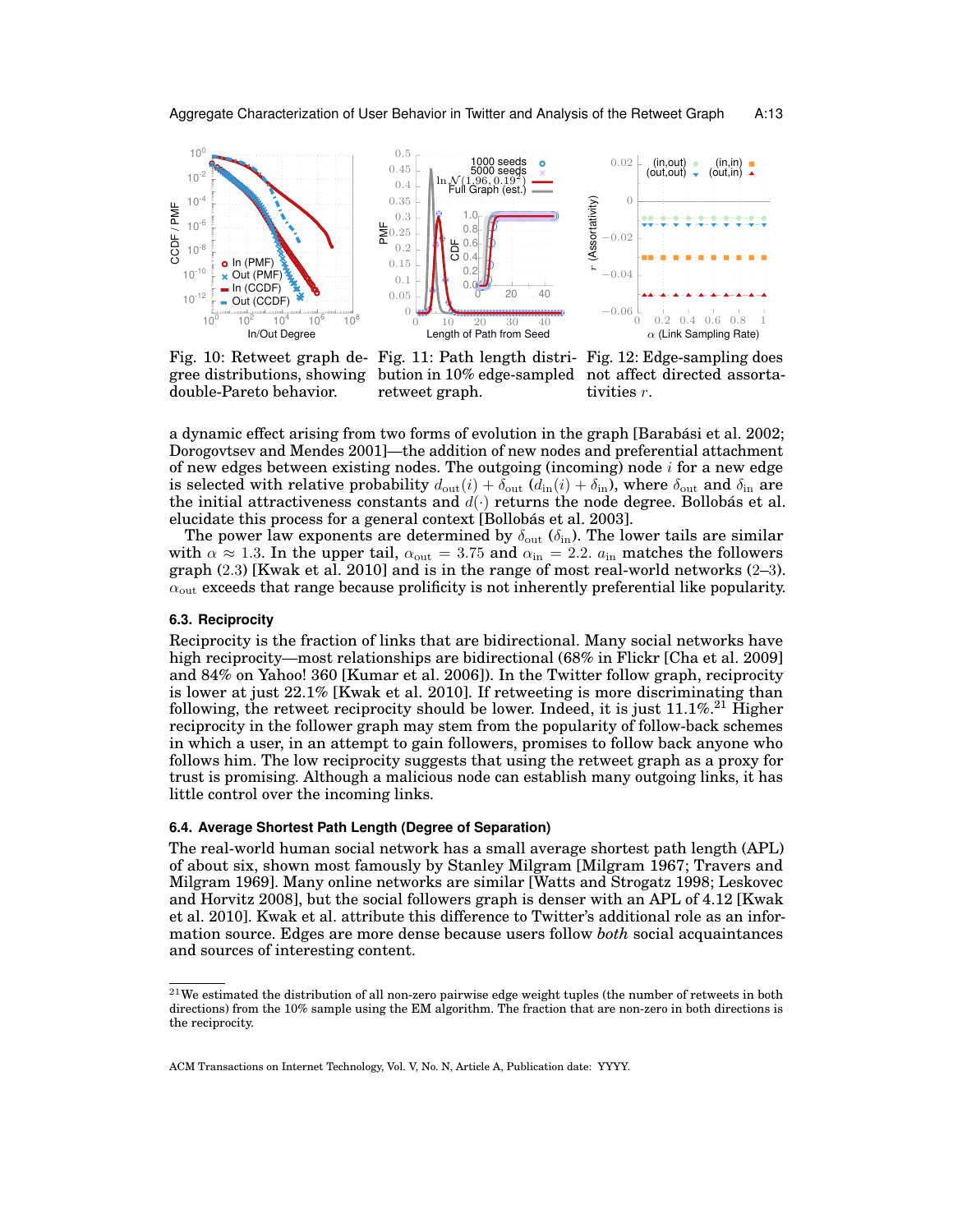We determined the path length distribution of the 10% edge-sampled graph by computing all shortest paths for both 1000 and 5000 random starting nodes. The obtained distributions (shown in [Figure 11\)](#page-12-1) overlap, indicating a sufficient sample size. Lee et al. showed that edge sampling increases the APL by  $1.5-3\times$  (the gray range in the inset plot) depending on the graph structure [\[Lee et al.](#page-22-6) 2006]. We use  $1.5\times$ , determined by sampling the followers graph,<sup>[22](#page-13-0)</sup> to estimate the full distribution (grey line in plot). The estimated APL is 4.8 and the 90th-percentile or *effective diameter* [\[Palmer et al.](#page-22-21) [2001\]](#page-22-21) is 8.5. The difference from the followers graph is within estimation error.

The best-fit distribution (solid line in plot) is log-normal<sup>[23](#page-13-1)</sup> with  $\mu = 1.5$  and  $\sigma =$ 0.27. This differs from undirected Erdös-Rényi (ER) graphs, for which the limiting distribution is Weibull [\[Bauckhage et al.](#page-21-22) 2013], but we do not know of similar theoretical results for directed graphs.

#### **6.5. Assortativity (Node Degree Correlation)**

Degree assortativity—the tendency of nodes to connect with others of similar degree summarizes the structural characteristics that in part determine both how content (e.g., retweets or disease) spreads and resilience to node removal [\[Newman 2002\]](#page-22-22). In an assortative network, content easily propagates through connected components of tightly clustered, high degree nodes that are resistant to node removal, but may not reach the low degree boundary of the network. Conversely, a disassortative network has larger connected components so content propagates further, but can be partitioned by the removal of a high degree node.

For undirected networks, assortativity is simply the Pearson correlation between the degrees of adjacent nodes.<sup>[24](#page-13-2)</sup> The concept generalizes to directed networks by considering all possible directional degree pairs as separate assortativity metrics [\[Foster et al.](#page-21-23) [2010\]](#page-21-23),  $r(in, in), r(in, out), r(out, in), r(out, out), again using the Pearson correlation$  $r(\alpha, \beta) \triangleq \frac{\langle k_\alpha^i k_\beta^j \rangle - \langle k_\alpha^i \rangle \langle k_\beta^j \rangle}{\sigma \cdot \sigma}$  $\frac{\gamma_\beta^2-\langle k_\alpha^\ast\rangle\langle k_\beta^\ast\rangle}{\sigma_{k_\alpha}\sigma_{k_\beta}},$  where  $\alpha,\beta\in\{in,out\},$   $k_\alpha^i$   $(k_\beta^j)$  is the  $\alpha$ -degree ( $\beta$ -degree) of source (destination) node i (j), the averages  $\langle \cdot \rangle$  are taken over all directional edges  $(i \rightarrow j)$ , and  $\sigma_{k_{\alpha}}$  ( $\sigma_{k_{\beta}}$ ) is the variance of the  $\alpha$ -degree ( $\beta$ -degree).

We characterize and contrast these metrics for both the Twitter social following graph [\[Kwak et al.](#page-22-0) 2010] and retweet graph. Edge sampling impacts the degrees of all nodes identically and thus does not affect assortativity (see [Figure 12\)](#page-12-1) [\[Lee et al.](#page-22-6) 2006].

[Figure 13](#page-14-0) plots the assortativities for both networks. Although most real-world social networks are assortative [\[Newman 2002\]](#page-22-22), online social networks are instead disassortative [\[Hu and Wong 2009\]](#page-22-23). The social followers graph is no exception, showing weak disassortativity across all measures. In contrast, the retweet graph is more assortative across all measures. It is near-neutral for both  $r(in, \cdot)$  metrics, indicating independence between one's own retweet behavior and the number of retweets received. This is consistent with the graph containing useful trust information, because a user cannot influence the quantity of retweets received by selectively retweeting popular  $(r(in, in))$  or prolific  $(r(in, out))$  users. The high (*out*, *out*) assortativity is more consistent with real-world social networks and indicates that prolific retweeters retweet each

<span id="page-13-0"></span> $^{22}$ The 2009 crawl [\[Kwak et al.](#page-22-0) 2010] is complete, so we compared the true statistic against that of a 10% subsample.

<span id="page-13-1"></span> $23$ We compared with the Weibull, Gumbel, Fréchet, and the encompassing generalized extreme value distributions.

<span id="page-13-2"></span> $^{24}\rm{Litvak}$  and van der Hofstad recently showed that the Pearson-based assortativity metric decreases with network size, complicating comparisons across networks of different size [\[Litvak and van der Hofstad](#page-22-24) [2013\]](#page-22-24). They recommend using a rank-order correlation, like Spearman's rho, instead. We are comparing with networks of similar size (i.e., the follower's graph), so Pearson's metric is acceptable and facilitates comparison with previously published metrics for similarly-sized graphs.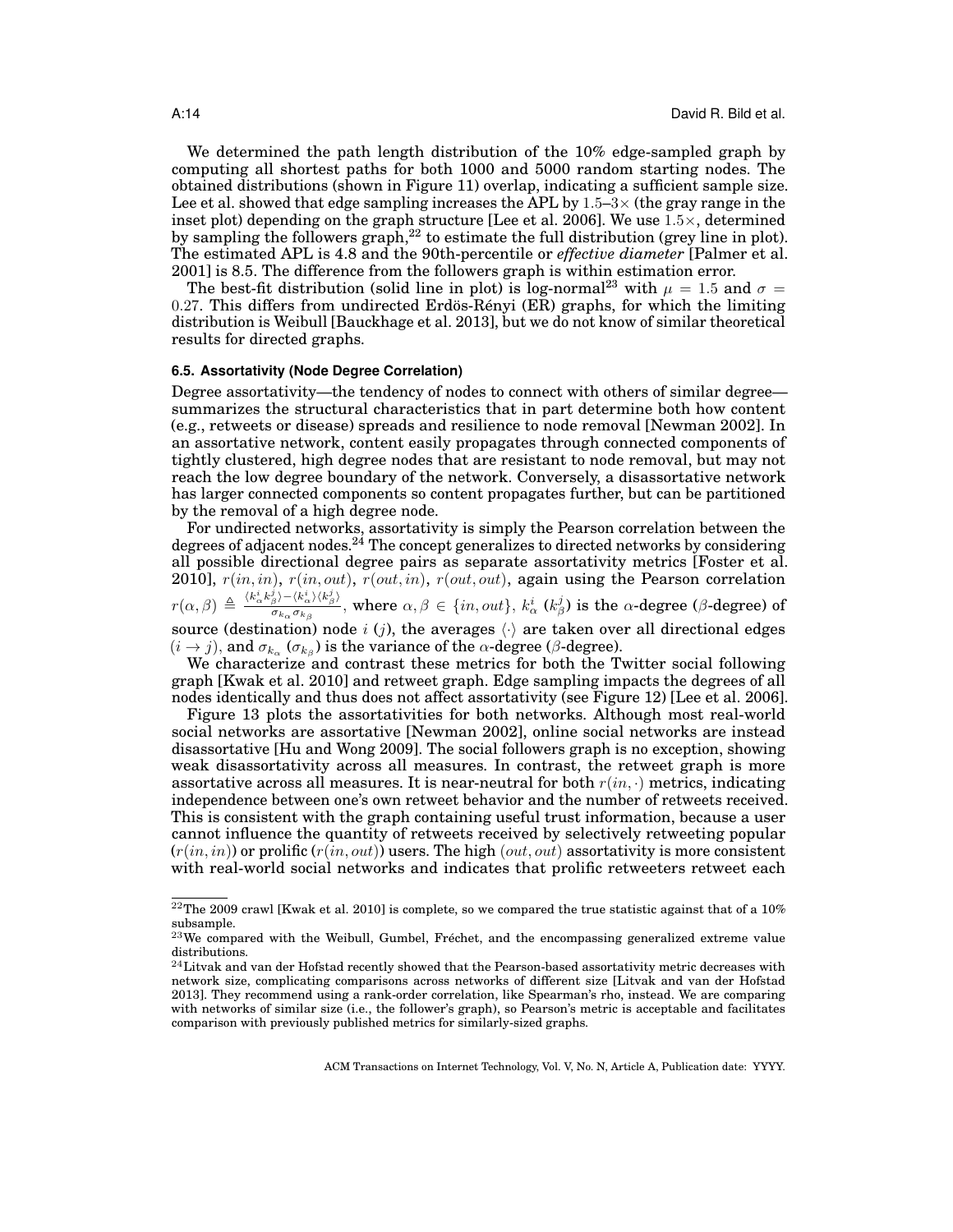<span id="page-14-0"></span>

ity r of retweet and following graphs.

Fig. 13: Directed assortativ- Fig. 14: Four types of di-Fig. 15: The estimator  $\hat{C} \triangleq$ rected triplets for clustering coefficient analysis.

 $\frac{1}{\alpha} \overline{\widetilde{C}}$  is accurate across sampling rates.

other. Interestingly, they are not tightly clustered (or the  $(in, out)$ -assortativity would be higher).

In Twitter, tweets propagate to followers, so the social graph disassortativity is helpful. The connected component is larger and tweets disseminate further more quickly. Increased susceptibility to node failure is acceptable in a centralized system. In a decentralized system that relies more heavily on the retweet graph structure for propagation, e.g., 1am [\[1am 2013\]](#page-21-4), the resilience to node failure implied by its neutral and positive assortativities would instead be helpful.

# **6.6. Clustering Coefficient**

A clustering coefficient quantifies the tendency of neighboring nodes to form highly connected clusters. Many real-world networks exhibit tighter clustering than would be expected in similar random graphs [\[Watts and Strogatz 1998\]](#page-23-15). We consider the *global clustering coefficient*,<sup>[25](#page-14-1)</sup> defined for undirected graphs as  $C \triangleq \frac{3N_{\Delta}}{N_{\Delta}}$  $\frac{N\Delta}{N_3}$ , where  $N_3$  is the number of open *or* closed triplets (three vertices connected by two or three edges) and  $N_{\Delta}$ is the number of closed triplets (3-vertex cliques). Unlike the alternative *local clustering coefficient*, this definition is suitable for networks with isolated nodes [\[Kaiser 2008\]](#page-22-25). In essence, C gives the probability that any two neighbors of a node are themselves connected.

Following the approach introduced by Fagiolo for the local clustering coefficient [\[Fa](#page-21-24)[giolo 2007\]](#page-21-24), we extend the metric to directed graphs by separately considering the four types of directed triplets, shown in [Figure 14.](#page-14-0) The four clustering coefficients  $C_{\beta \in \{\text{cycle, middleman, in, out}\}}$  are the fraction of  $\beta$ -triplets that are closed.

An estimator of the population clustering coefficient of an  $\alpha$ -edge sampled graph  $(\alpha = 0.1 \text{ for us})$  is  $\hat{C} \triangleq \frac{1}{\alpha} \overline{C}$ , seen by noting that a triplet is included in the sample with probability  $\alpha^2$  and as a closed triplet with probability  $\alpha^3$ . This estimate is biased, because the triplets are not independent and edges could be concentrated towards open (or closed) triplets. In practice however, it performs well on large samples, as shown in [Figure 15](#page-14-0) for the social following graph.

[Figure 16](#page-15-1) plots the results for both the social and retweet graphs. The former has low clustering, but clustering in the retweet graph is significant for all metrics except *in*. *Cycle* is the only fully (transitively) connected triplet type, and thus *cycle*-clustering

<span id="page-14-1"></span><sup>25</sup>Sometimes called the *transitivity* or *transitivity ratio*.

ACM Transactions on Internet Technology, Vol. V, No. N, Article A, Publication date: YYYY.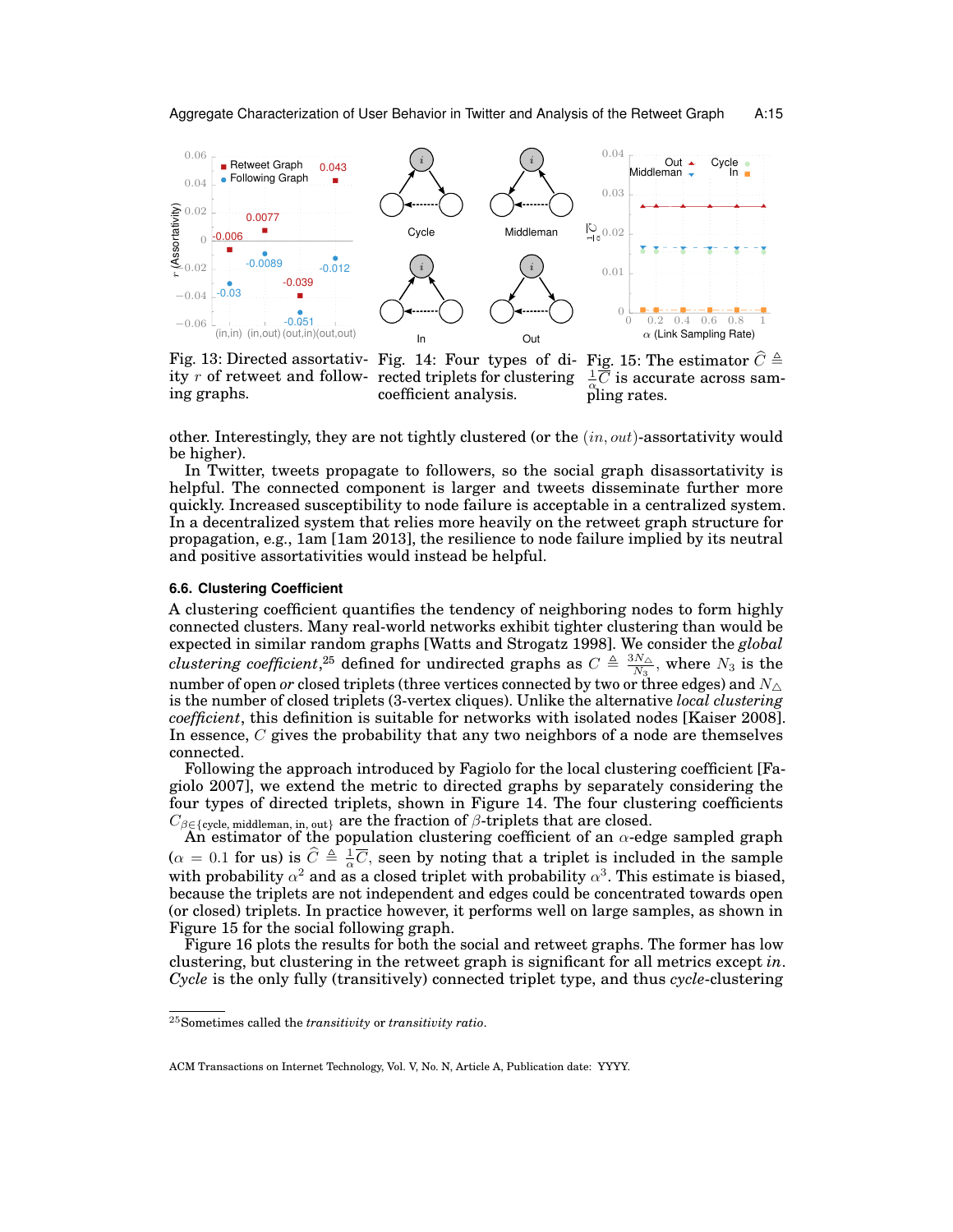<span id="page-15-1"></span>

Fig. 16: Clustering coefficients for the following and

retweet graphs.



Fig. 17: Example retweet graph showing that nonspammer B is better con-Fig. 18: Percentage users renected to A than spammer S.



moved (spammers) versus distance from benign user.

should best reflect true clustering in the underlying social groups and interest topics. The higher clustering in the retweet graph indicates that retweet relationships are more concentrated than *following* relationships, consistent with our hypothesis of higher trust.[26](#page-15-2)

Although the *middleman*, *in*, and *out* types are all rotations of the same basic nontransitive triplet, their coefficients differ due to the non-uniform degree distribution.  $C_{\text{in}}$  is low because the majority of  $(in, in)$  edge pairs point towards a few popular users who are retweeted by many otherwise-unrelated users. The high  $C_{\text{middleman}}$  and  $C_{\text{out}}$ coefficients are reflections of the same phenomenon—transitive retweeting. User  $a$ retweeting user is retweet of user c is recorded by Twitter as a retweeting  $c$  (hence the name middleman). Often  $\alpha$  will also retweet some of  $i$ 's original content, closing the triplet. In the *out* case, node  $i$  plays the role of  $a$  instead of the middleman. Surprisingly, such transitive retweeting happens frequently  $(C_{\text{middleman}} = 0.32 \text{ and } C_{\text{out}} = 0.29)$ . In other words, 30% of these possible two-degree retweet relationships exist.

# **6.7. Summary**

We have confirmed that the retweet graph is scale-free and small-world, like many social networks. Interestingly, its clustering and assortativity behavior more closely match real-world networks than typical online networks, indicating that it may better capture real-world relationships and have application as a proxy for trust. The scalefree, small-world confirmation enables the generation of random instances, e.g., using R-MAT [\[Chakrabarti et al.](#page-21-18) 2004], for empirical study. We use this approach in [Section 8](#page-16-0) to evaluate the use of connectivity in the retweet graph to detect spammers.

# <span id="page-15-0"></span>**7. IMPLICATIONS FOR THE DESIGN OF DECENTRALIZED MICROBLOGGING ARCHITECTURES**

The preceding sections characterized tweet behavior—total quantity, average rate, and interevent time—and the retweet graph structure. Although interesting in their own right, in this section we discuss a particular application—the implications for the design of performance-constrained, decentralized microblogging platforms like 1am [\[1am 2013\]](#page-21-4). In such systems, bandwidth and energy—scarce resources—must be carefully allocated to achieve some notion of fairness. We discuss implications for such allocation strategies.

<span id="page-15-2"></span><sup>26</sup>N.B., not all retweets (or transitive retweets) indicate trust. Some users retweet to express *disagreement* with the original tweet.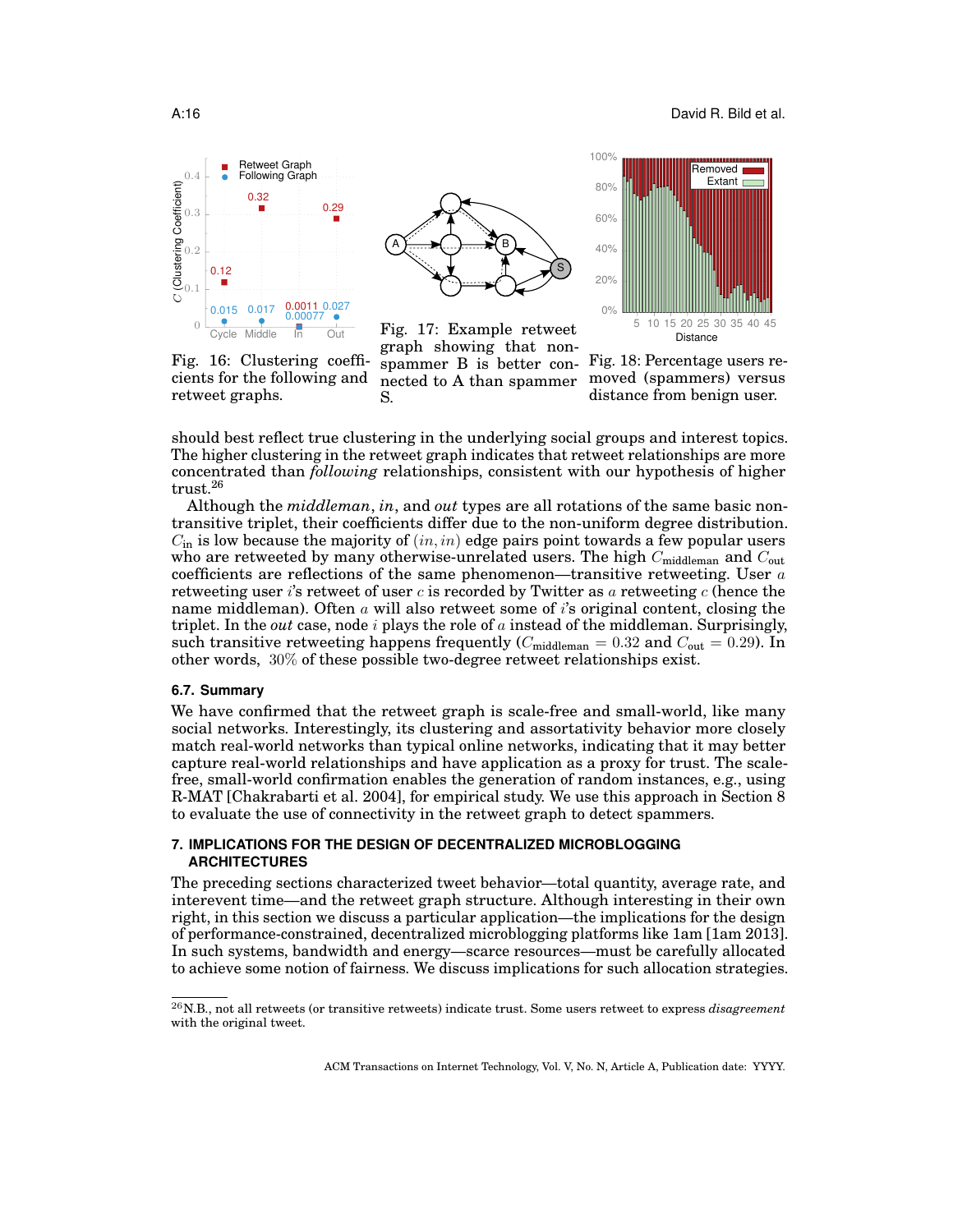Aggregate Characterization of User Behavior in Twitter and Analysis of the Retweet Graph A:17

We caution that user behaviors in a decentralized system may differ from Twitter. The strong regularities seen across other online platforms suggest that significant similarities will persist, but certain aspects might be different. For example, one's retweet behavior in Twitter may be highly dependent on whom one explicitly follows, but systems like 1am remove that control. Lacking data from a real distributed microblogging system, we use the Twitter data as the best available proxy, but note that further studies on real systems will be needed to confirm these conclusions.

**Power Law Participation Momentum:** Most users quit after a few contributions, so greedy allocation of resources to new users is wasteful. For example, a routing scheme prioritizing messages from users with more contributions would implicitly direct bandwidth away from temporary users.<sup>[27](#page-16-1)</sup> The known power law form of the momentum function enables the design of optimal allocation strategies. For example, consider storing old messages by distributing them across participating nodes. Nodes with more contributions are more reliable (less likely to leave the network) and thus require a lower storage replication factor. These failure probabilities can be easily modeled.

**Heavy-Tailed Rate Distribution:** The two-phase tweet rate distribution has implications for short-term message delivery and long-term message storage. The message generation rate may be modeled as lognormal—messages are naturally better-distributed in the network than a power law would suggest, reducing points of congestion and better balancing bandwidth use. In the long term, however, the average tweet rates follow the asymptotic power law with its much heavier tail, posing issues for archiving and retrieval of tweets. For example, sharding [\[Sadalage and Fowler 2012\]](#page-22-26) messages across nodes by author will result in a few nodes storing and serving the majority of the archived content. The archiving system must be designed to handle the power law distribution.

**Heavy-tailed Interevent Distribution:** Simulation and other performance analysis approaches must use heavy-tail distributions for interevent times. Standard Poisson distributions will grossly underpredict these times, increasing simulated congestion and resulting in over-provisioned designs.

**Small-World, Assortative, Clustered Retweet Graph:** In a centralized platform, a single entity can moderate bad behavior, reject spammers, and ensure fair division of resources. Participants in a decentralized platform must perform these tasks without implicit trust in others. The implicit retweet graph seems to encode some information about the real-world relationships of users that can be inferred for these purposes. Higher assortativity is more indicative of a real world network than a social network and the high clustering implies that users have some commonalities around which they gather. We explore this direction in the next section, using spammer detection via connectivity in the retweet graph as an example.

# <span id="page-16-0"></span>**8. LEVERAGING THE RETWEET GRAPH FOR SPAMMER DETECTION**

Spam is a problem for many communication platforms [\[Thomas et al.](#page-23-16) 2011; [Yang](#page-23-10) [et al.](#page-23-10) 2012], but is troublesome for decentralized, censorship-resistant microblogging platforms. Twitter, as a centralized service, can decree what constitutes spam, use its full knowledge of user behavior to detect violators [\[Benevenuto et al.](#page-21-20) 2010; [Chen et al.](#page-21-25) [2011;](#page-21-25) [McCord and Chuah 2011;](#page-22-27) [Song et al.](#page-23-9) 2011; [Thomas et al.](#page-23-17) 2012; [Wang 2010;](#page-23-18) [Yang](#page-23-19) [et al. 2011\]](#page-23-19), and limit the creation of new accounts. However, at its root, such filtering is a form of censorship. In a censorship-less and decentralized network, filtering must

<span id="page-16-1"></span> $27$ We do not consider how malicious users might manipulate such schemes, but resistance to such attacks would be important for any practical protocol.

ACM Transactions on Internet Technology, Vol. V, No. N, Article A, Publication date: YYYY.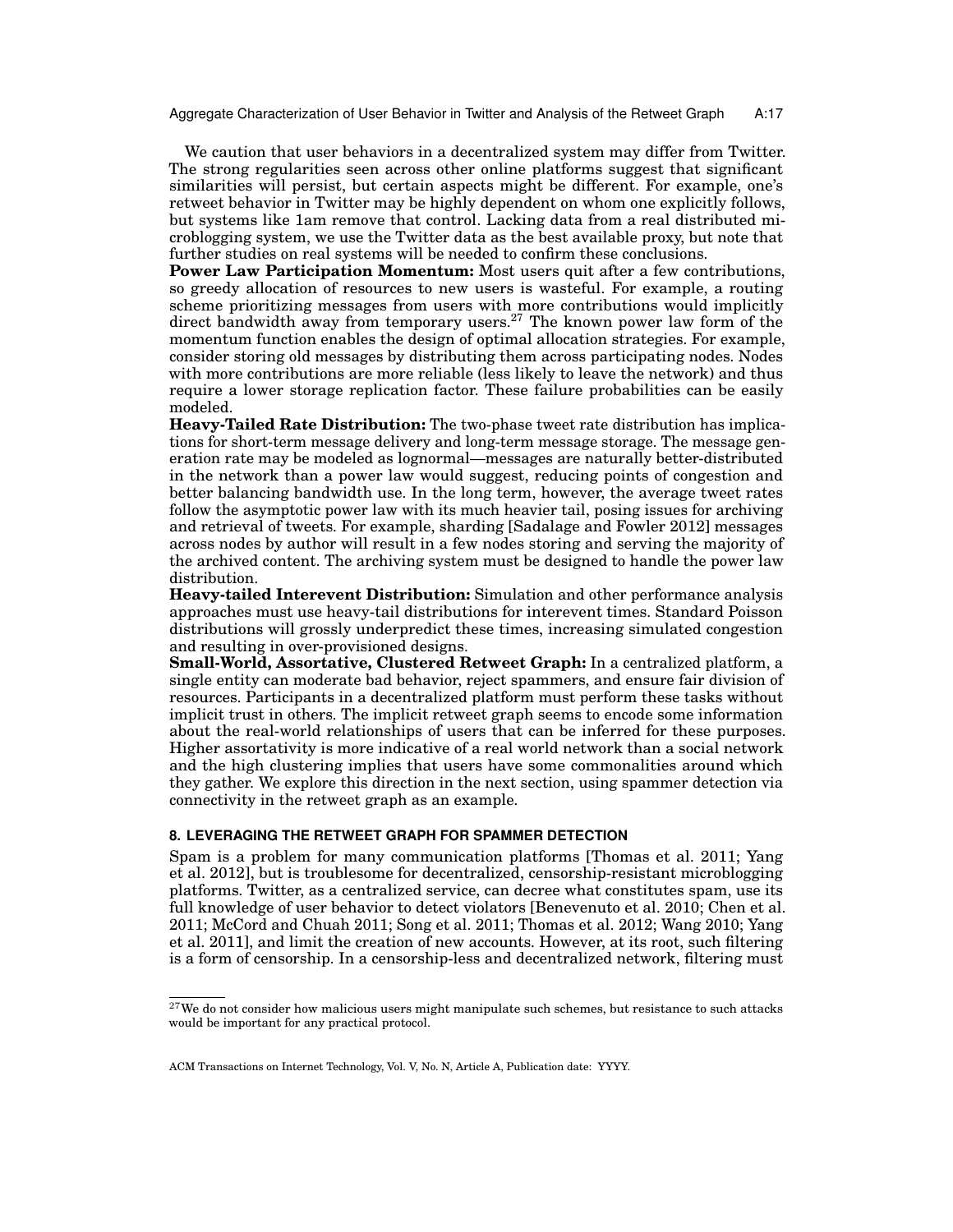be applied individually and locally.<sup>[28](#page-17-0)</sup> We develop a detection approach based on the structure of the retweet graph.

## **8.1. Approach Overview and Background**

Detection approaches can focus either on individual messages (*spam detection*) or on the sender (*spammer detection*). The latter is most applicable to microblogs, because the short message lengths (less than 250 characters) make content analysis difficult [\[Ben](#page-21-20)[evenuto et al.](#page-21-20) 2010]. Spammer detection takes two forms differentiated by the default presumption. *Blacklisting* assumes that users are not spammers until proven otherwise, while *whitelisting* presumes the opposite. The former is a non-starter in registrar-less, decentralized networks [\[1am 2013\]](#page-21-4) because blacklisted accounts are easily and cheaply replaced. Some form of whitelisting is required.

Whitelisting presents its own issue. Manual whitelisting, akin to *following* someone on Twitter, is time-consuming and prevents previously-unacquainted users from connecting. We develop a method for automatically whitelisting users based on the intuition that non-spammers will rarely retweet spammers. This approach is easily bootstrapped by whitelisting just a few friends and, in decentralized networks, requires only local information—retweets overhead from neighbors. Blacklisting is used to block previously-good accounts that have started sending spam. Becoming whitelisted requires some effort—an account must generate content that others find worthy of sharing—and thus such accounts are not quickly or easily replaced.

Many researchers have considered spam detection in Twitter [\[Benevenuto et al.](#page-21-20) 2010; [Chen et al.](#page-21-25) 2011; [McCord and Chuah 2011;](#page-22-27) [Song et al.](#page-23-9) 2011; [Thomas et al.](#page-23-17) 2012; [Wang](#page-23-18) [2010;](#page-23-18) [Yang et al. 2011\]](#page-23-19). We survey the two most relevant works here.

Benevenuto [\[Benevenuto et al.](#page-21-20) 2010] studied the classification performance of 60 tweet and tweeter attributes, ranging from hashtags per tweet to the ratio of followers to friends. Aside from the obvious inclusion of URLs and account age,<sup>[29](#page-17-1)</sup> the most sensitive attributes were related to social behavior—ratio of followers to friends, number of replies to messages, etc. Noting that spammers can easily alter the content of tweets, they suggest focusing on these harder-to-manipulate attributes for detection. Their proposed classifier has a 70% true positive rate (TPR) and a 4% false positive rate (FPR).

Song, Lee, and Kim [\[Song et al.](#page-23-9) 2011] developed an approach based on the followers graph that is similar to our proposal for the retweet graph. In particular, they consider two metrics in the graph: *distance*—measured as the shortest path between two nodes and *connectivity*—measured via max-flow and random walk.<sup>[30](#page-17-2)</sup> A classifier over these attributes had 95% TPR and 4% FPR, while the inclusion of attributes like URLs per tweet improved the performance to 99% TPR and 1% FPR.

Decentralized systems might not include explicit social relationships (e.g., 1am [\[1am](#page-21-4) [2013\]](#page-21-4)), so the followers graph cannot be used. Instead, we consider the implicit retweet graph. Intuitively, content from spammers will not be heavily retweeted, and thus they will be less connected to non-spammers in the graph, as illustrated in [Figure 17.](#page-15-1) Node  $A$ is connected to non-spammer  $\overline{B}$  by three edge-independent paths, the shortest of which has length two. Spammer  $S$ , on the other hand, is only connected via a single path of length three. A separates spammers by classifying nodes based on their distance from and edge-independent connectivities (i.e., max-flow with unit weight edges) to itself.

<span id="page-17-0"></span> $^{28}$ Distributed filtering mechanisms can prevent spam from propagating through the network, but a local mechanism is needed for at least the first hop.

<span id="page-17-1"></span> $29$ Twitter actively removes spammer accounts, biasing the collected data.

<span id="page-17-2"></span> $30$ The random walk metric is easily manipulated, because it requires treating the unidirectional edges as bidirectional, removing the asymmetry between spammers and non-spammers. We do not consider it further.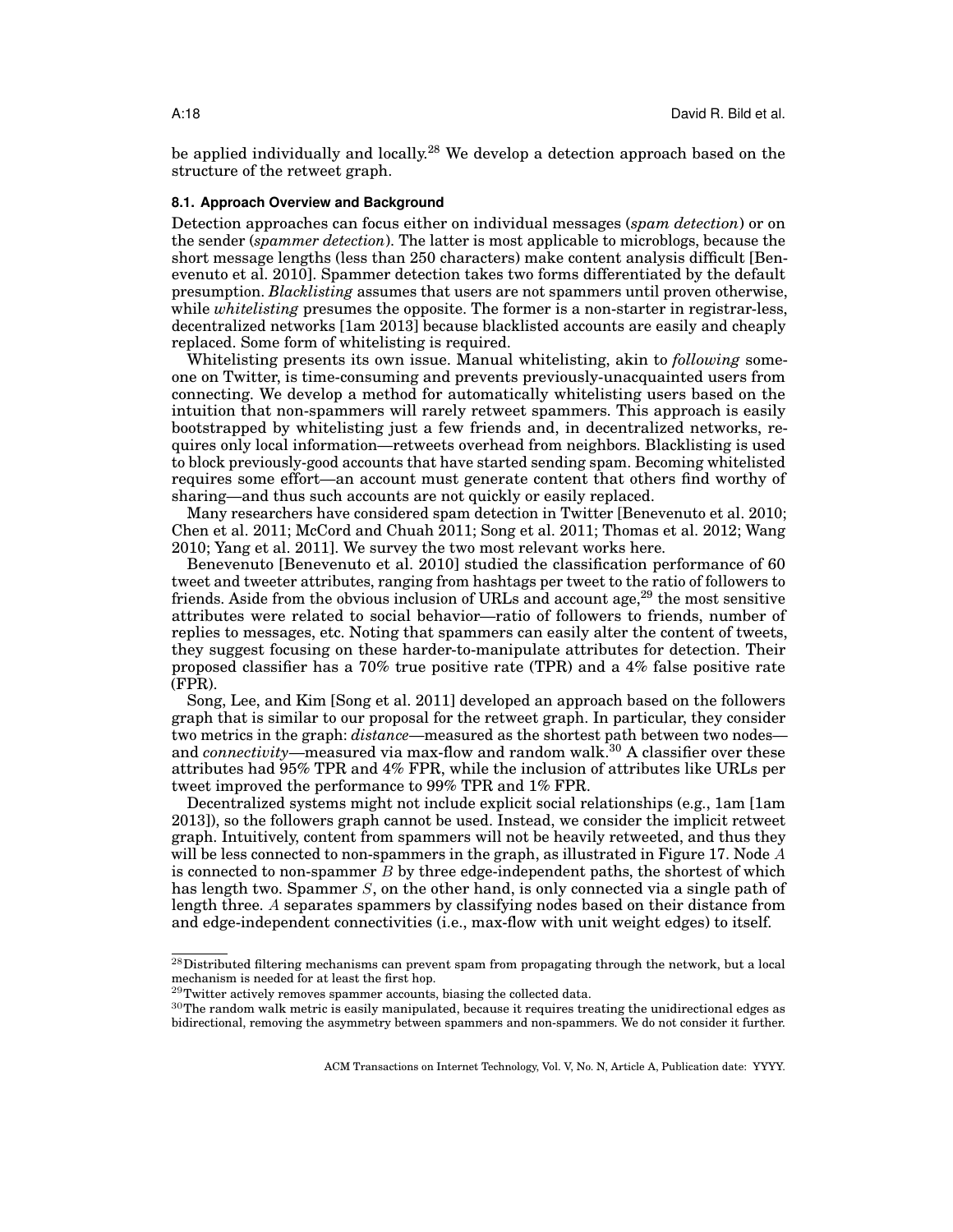Aggregate Characterization of User Behavior in Twitter and Analysis of the Retweet Graph A:19

This scheme can be incorporated as follows. Each participant in the system maintains a partial<sup>[31](#page-18-0)</sup> list of past messages sent by oneself and others. A partial retweet graph is constructed from this dataset, with one vertex per sender and directional edges linking each retweeter to the corresponding retweetees. Denoting the participant's own vertex as the root, $32$  the remaining participants are classified by two attributes: their distance from the root and the maximum flow from the root to them. The textbook algorithms for shortest path and max flow have respective time complexities of  $O(|E| + |V| \log |V|)$ and  $O(|E|f)$ , where f is the max flow. Both use linear space. Users classified as nonspammers are whitelisted.

This approach presents two bootstrapping problems. How does a new user with no recorded history construct a retweet graph? How are messages from a new user who has never been retweeted ever seen? For the first question, a user can copy the tweet history from a trusted friend or bootstrap by explicitly whitelisting his friends. For the second, the user can ask his friends to whitelist him, so they can then see and retweet his messages, linking him to the graph. We also anticipate that some (particularly bored) users will choose to view all incoming tweets, retweeting some that are not spam.

The following sections analyze the performance of this classification procedure on our 10% sample of the retweet graph and synthetic graphs for parameter sweeps.

### **8.2. Performance on the Twitter Retweet Graph**

We first consider the performance on our  $10\%$  sample of the retweet graph. This sample is problematic because most of the paths between non-spammers are not included (90% of edges are missing), but is sufficient to show that the hypothesized differences exist.

We randomly chose 100 source–destination pairs of users for whom distances in the retweet graph ranged from 1 to 45, for 4500 pairs in total. We obtained ground truth classification for these 9000 users by querying the Twitter API to determine if the account had been removed in the 18 months following the initial collection. Twitter actively seeks out and bans spammers, so the majority of the spammers will have been removed. Some non-spammers will have also deleted their own accounts, so we refer to these categories as *removed* and *extant*. We believe that most removed users were spammers [\[Thomas et al. 2011\]](#page-23-16).

We consider only the pairs whose source node is extant, because we are not interested in how well spammers can detect other spammers. [Figure 18](#page-15-1) shows the percentage of destination nodes in each category by the distance from their sources. Clearly, distance in the retweet graph is correlated with being a spammer. A classifier over this attribute alone achieves a TPR of 75% with an FPR of 25%.

The second attribute, connectivity, shows no correlation in the 10% sample graph because the majority of edges are missing. Most pairs with between one and ten independent paths in the original graph have only one or no paths in the sampled graph, making it impossible to distinguish a non-spam node linked by ten paths from a spam node linked by one. Instead, we turn to synthetic retweet graphs to study the performance of the combined classifier.

#### **8.3. Performance on Synthetic Retweet Graphs**

The analysis in [Section 6](#page-11-0) showed that the retweet graph is scale-free and small-world, enabling the generation of synthetic retweet graphs using R-MAT (*R*ecursive Matrix), an algorithm designed to generate a variety of such networks [\[Chakrabarti et al.](#page-21-18) 2004].

<span id="page-18-0"></span> $\rm ^{31}Only$  some messages sent by others will be heard. E.g., in 1am [\[1am 2013\]](#page-21-4), only messages broadcast in the vicinity of the node will be heard and included.

<span id="page-18-1"></span> $32$ Trusting one's own vertex as non-spammer breaks the otherwise problematic symmetry between the non-spammer and spammer portions of the graph.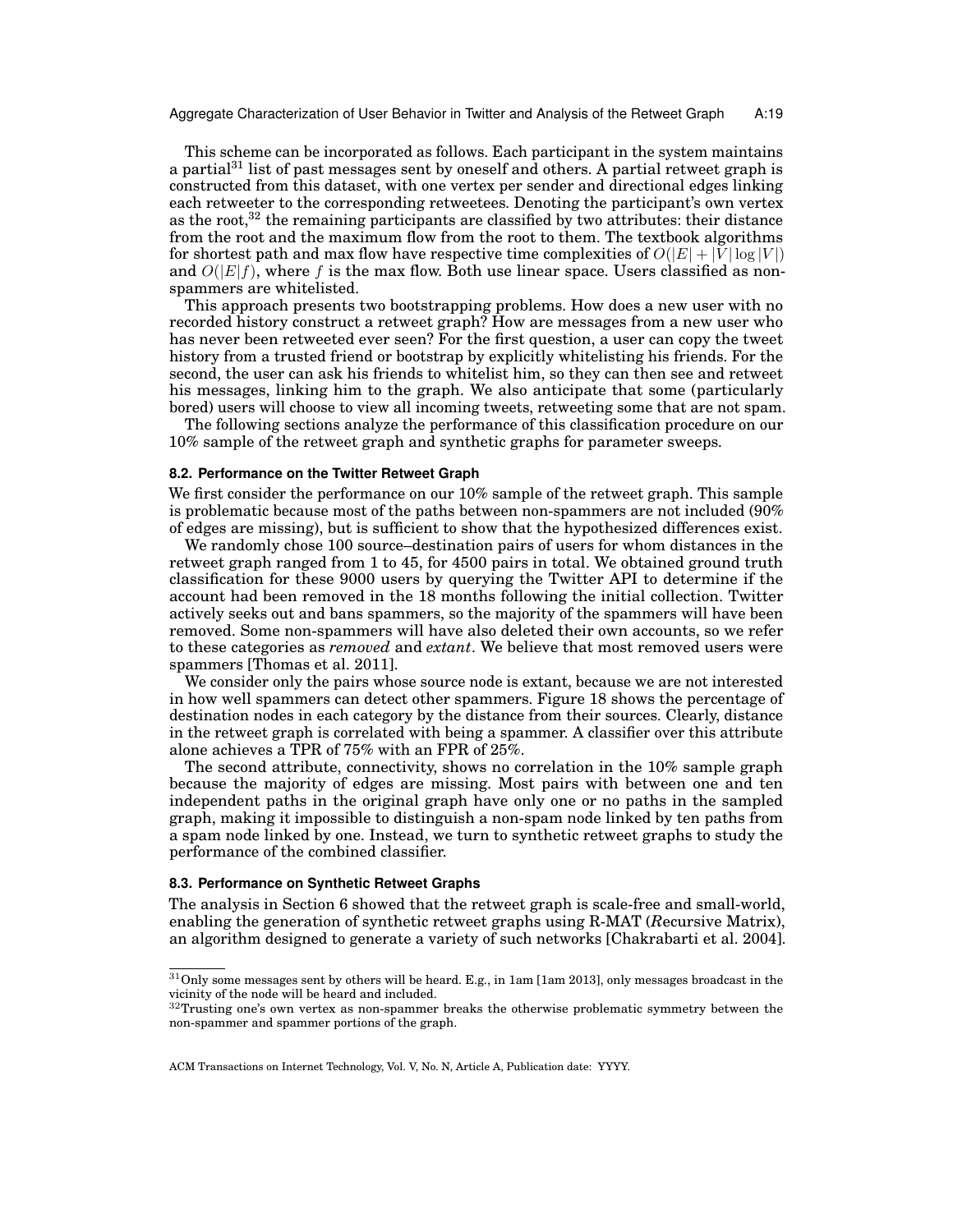<span id="page-19-1"></span>

Fig. 19: Illustration of the modified R-MAT algorithm for generating synthetic retweet graphs.

Fig. 20: Connectivity of be-Fig. 21: J48 classifier pernign pairs as a function of formance over the distance benign edge density.

and connectivity attributes.

Although metrics like assortativity and clustering are not directly controllable—R-MAT cannot capture the differences between the followers and retweet graphs<sup>[33](#page-19-0)</sup>—it is sufficient for our purposes as we depend only on the connectivity implied by the small-world structure and the limited number of incoming edges to spammer nodes.

R-MAT produces scale-free, small-world graphs by treating edge assignment in the adjacency matrix as a two-dimensional binomial cascade. We modify the procedure to generate relatively fewer edges from benign to spammer nodes (B–S) than the other possibilities (B–B, S–S, S–B), modeling the notion that non-spammers rarely retweet spammers.

The modified R-MAT process is illustrated in [Figure 19.](#page-19-1) We desire a graph with some number of benign and spammer nodes, some number of non-B–S edges, and a relatively smaller number of B–S edges. The adjacency matrix is divided into four quadrants and the edges split among the B–B, S–S, and S–B quadrants in proportion to their areas. Relatively fewer are assigned to the B–S quadrant. Within each quadrant, R-MAT is used to place the edges. For each edge, the sub-quadrant in which to place the edge is chosen according to probabilities a, b, c, and  $d(a + b + c + d = 1)$ . The process recurses until a single cell is selected for the edge.

The parameters  $a, b, c$ , and  $d$  are obtained via AutoMAT-fast [\[Chakrabarti et al.](#page-21-18) [2004\]](#page-21-18), i.e., fitting the degree distribution of the retweet graph to that of the model. The R-MAT process is essentially a two-dimensional binomial cascade, with the out-edges assigned to the upper and lower halves with probabilities  $p \triangleq a + b$  and  $1 - p$  and the in-edges assigned to the left and right halves with probabilities  $q \triangleq a + c$  and  $1 - q$ . Letting  $N = 2^n$  be the number of nodes and E the number of edges to assign, then the  $\text{expected number of nodes } c_k \text{ with out-degree } k \text{ is } c_k = \sum_{i=0}^n \binom{n}{i} B\left(k;E,p^{n-i}(1-p)^i\right),$ where  $B(k; a, b)$  is the mass function of the binomial distribution  $B(a, b)$ . The in-edge distribution is computed similarly. Fitting to the retweet graph, we obtain  $a = 0.52$ ,  $b = 0.18$ ,  $c = 0.17$ , and  $d = 0.13$ .

We fix the fraction of spam nodes at 10% and assume that spammer retweet behavior mimics that of benign nodes retweeting each other. Spammers could alter their behavior to gain more retweets. This is an example application, so we do not further consider such threats.

<span id="page-19-0"></span> $33$ Unfortunately, this prevents us from comparing retweet-based with follower-based spam detection. A full sample of the retweet graph would be needed.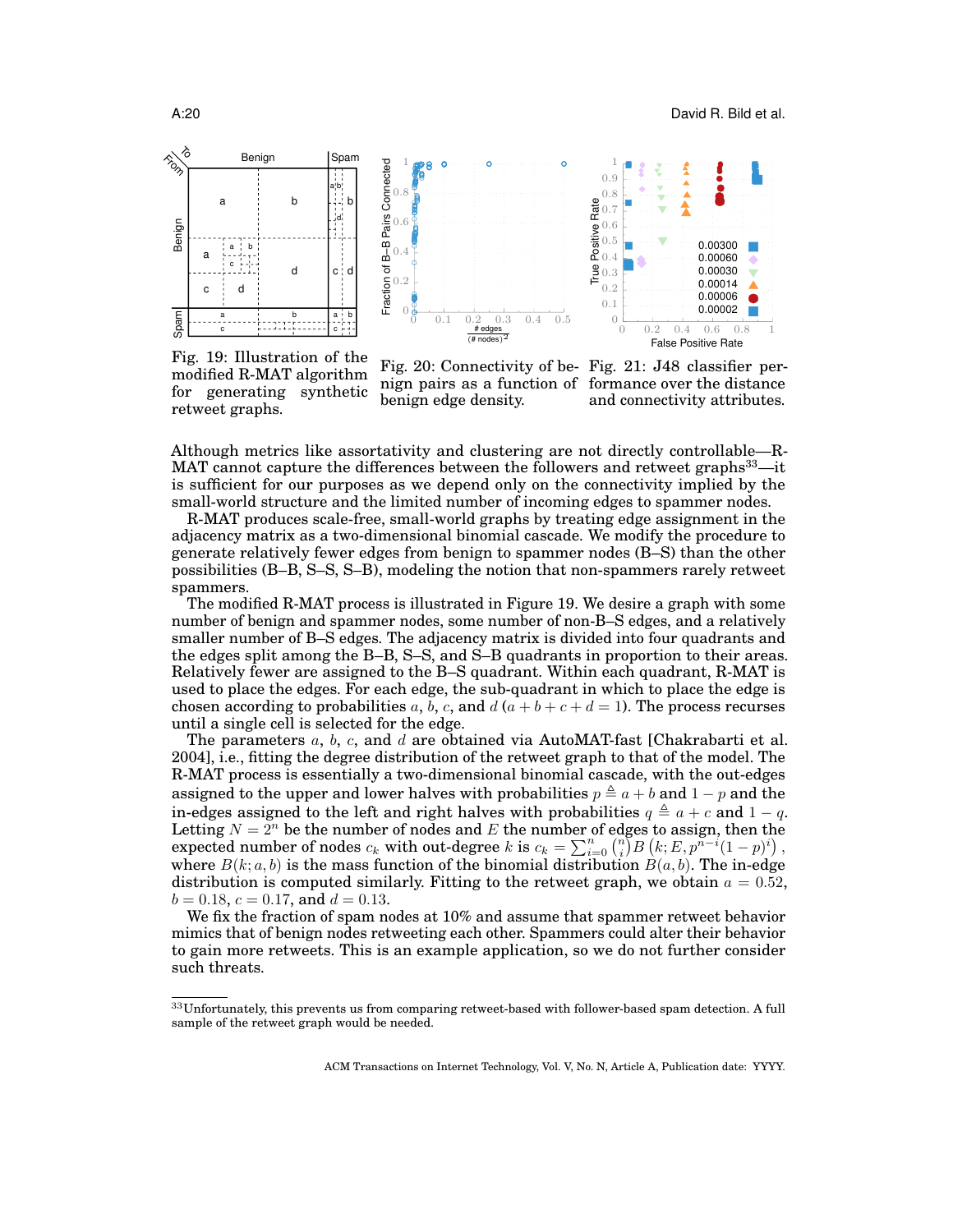The performance of the classifier is primarily affected by two metrics—the fraction of possible B–B edges that are present and the number of B–S edges per spammer vertex—so we conduct parameter sweeps of these values.

If the B–B edge density is too low, many benign pairs will not be connected and the false positive rate will be high. [Figure 20](#page-19-1) plots this density against the fraction of benign pairs that are connected for a variety of network sizes. Above 5%, most pairs are connected and above 10%, essentially all pairs are connected. We expect the number of edges in a retweet graph to (above some point) grow linearly in the number of users, so this relationship places a limit on the network size for which the technique is usable. For larger networks (e.g., the world population), the technique will only work within clusters for which the edge density is high enough—users outside of one's own cluster will be identified as spammers. For example, the average out-degree of Twitter, 75, would support 25 000 participants. However, social relationships are clustered, so this limitation should rarely be an issue in practice.<sup>[34](#page-20-0)</sup> In a network like 1am [\[1am 2013\]](#page-21-4), the effective community size is already limited by geography.

[Figure 21](#page-19-1) shows the classification performance. We use the J48 decision tree classifier over both the distance and connectivity (max-flow) attributes, using 10-fold cross validation. We sweep both the benign edge density (marker symbol and color) from 0.0002 to 0.003 and the number of B–S edges per spammer (marker size) from 0.01 to 1. To reduce clutter, a *single* point<sup>[35](#page-20-1)</sup> from each resulting ROC curve is plotted. Two trends are immediately clear. Decreasing the benign edge density increases the FPR, but an FPR below 5% requires just a 0.3% edge density. Increasing the B–S rate (number of B–S edges per spammer node) decreases the true positive rate. If less than one-tenth of spammers are retweeted by benign nodes, the TPR is universally above 98%. The sensitivity to B–S rate increases with edge density because the spammer nodes are more interconnected (we hold the S–B and S–S densities equal to the B–B density).

In summary, inter-node distance in the retweet graph is highly correlated with being a spammer [\(Figure 18\)](#page-15-1), enabling detection. Simulations on the synthetic graphs show that inter-node distance and inter-node max flow can identify spammers with greater than 98% TPR and less than 5% FPR when fewer than one-tenth of spammers are retweeted and at least 0.3% of possible edges between benign nodes are present. For a community-sized network of 25000 participants, this implies an average node degree of 75, i.e., that of the Twitter retweet graph. For larger networks, the classification works best within smaller sub-clusters where the edge density is higher.

### **9. CONCLUSION**

We have presented an initial characterization of aggregate user behavior, describing the distributions of lifetime contributions, tweet rates, and inter-tweet durations. These behaviors are thought to be common across communication platforms, but our results differ from prior analysis, suggesting future study to determine the true extent of the similarities. Our retweet graph analysis revealed structural differences from the followers graph that are more consistent with real world social networks. Explaining the underlying causes of the observed differences is an open problem. We conjecture that retweets more closely mirror real-world relationships and trust. Finally, we developed a method for detecting spammers via their low connectivity in the retweet graph.

<span id="page-20-1"></span><span id="page-20-0"></span> $^{34}\rm{This}$  limitation prevents the discovery of content from outside of one's own group, which is possible with centralized Twitter today. Content can still traverse two groups if seen and retweeted by a member of both.  $35$ The selected points are generally near the knees of the curves, but within a class are intentionally chosen to have similar FPRs.

ACM Transactions on Internet Technology, Vol. V, No. N, Article A, Publication date: YYYY.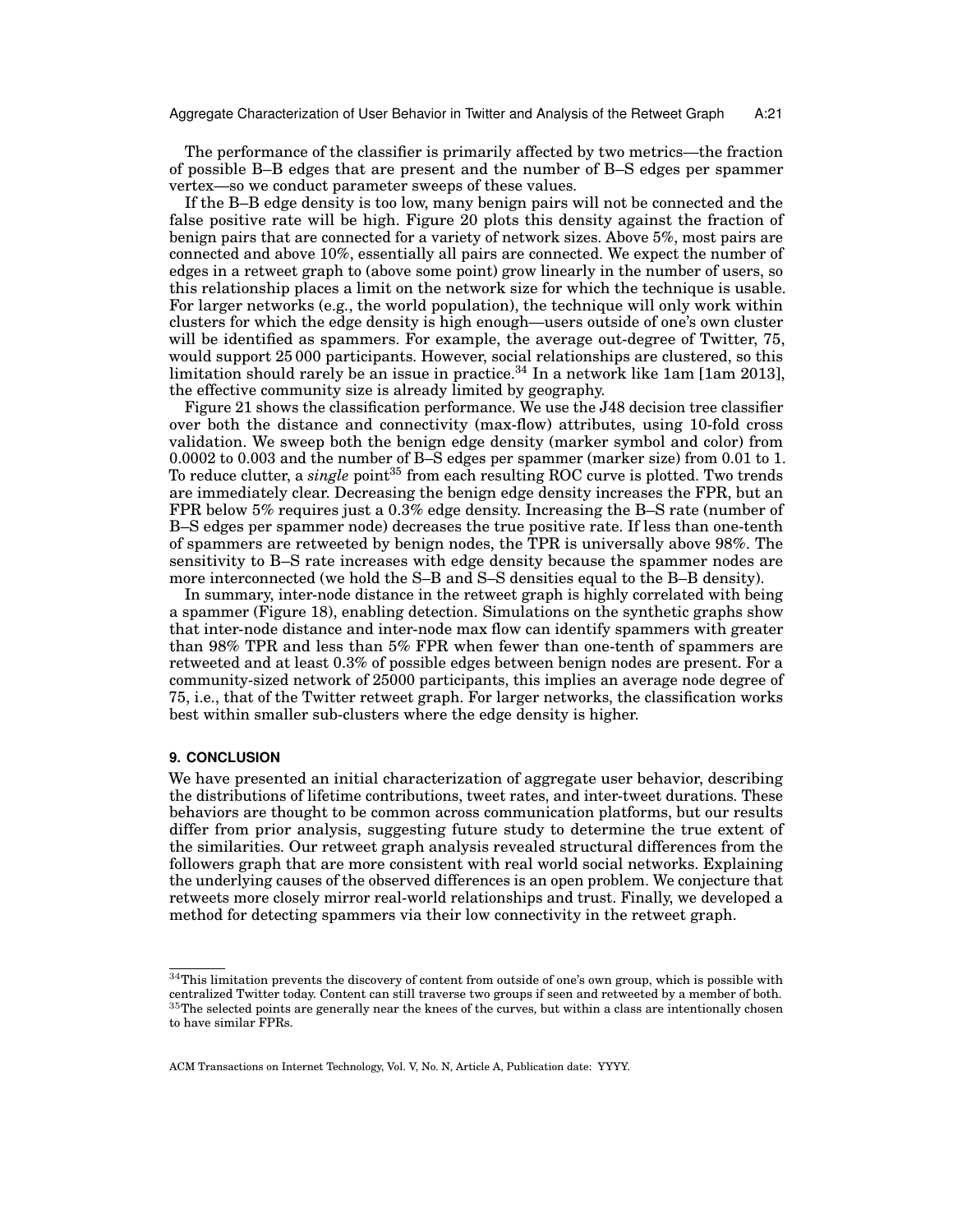#### **REFERENCES**

<span id="page-21-4"></span>2013. 1am: Censorship-Resistant Microblogging. (2013).<http://1am-networks.org>

- <span id="page-21-11"></span>Albert-László Barabási and Réka Albert. 1999. Emergence of scaling in random networks. *Science* 286, 5439 (Oct. 1999), 590–512.
- <span id="page-21-12"></span>Albert-László Barabási, H. Jeong, Z. Néda, E. Ravasz, A. Schubert, and T. Vicsek. 2002. Evolution of the social network of scientific collaborations. *Physica A: Statistical Mechanics and its Applications* 311, 3–4 (Aug. 2002), 590–614.
- <span id="page-21-17"></span>Albert-László Barabási and Joao Gama Oliveira. 2005. Human dynamics: Darwin and Einstein correspondence patterns. *Nature* 437, 7063 (Oct. 2005), 1251.
- <span id="page-21-22"></span>Christian Bauckhage, Kristian Kersting, and Bashir Rastegarpanah. 2013. The Weibull as a model of shortest path distributions in random networks. In *Proc. Wkshp. Mining and Learning with Graphs*. 1–6.
- <span id="page-21-20"></span>Fabrício Benevenuto, Gabriel Magno, Tiago Rodrigues, and Virgílio Almeida. 2010. Detecting spammers on Twitter. In *Proc. Collaboration, Electronic Messaging, Anti-Abuse and Spam Conf.* 1–9.
- <span id="page-21-0"></span>Catherine A. Bliss, Isabel M. Kloumann, Kameron Decker Harrison, Christopher M. Danforth, and Peter Sheridan Dodds. 2012. Twitter reciprocal reply networks exhibit assortativity with respect to happiness. *J. Computational Science* 3 (Sept. 2012), 388–397.
- <span id="page-21-19"></span>Béla Bollobás, Christian Borgs, Jennifer Chayes, and Oliver Riordan. 2003. Directed scale-free graphs. In *Proc. Symp. Discrete Algorithms*. 132–139.
- <span id="page-21-9"></span>Sean Borman. 2009. The Expectation Maximization algorithm: A short tutorial. (Jan. 2009). [http://www.](http://www.seanborman.com/publications/EM_algorithm.pdf) [seanborman.com/publications/EM\\_algorithm.pdf](http://www.seanborman.com/publications/EM_algorithm.pdf)
- <span id="page-21-16"></span>Lawrence Brown, Noah Gans, Avishai Mandelbaum, Anat Sakov, Haipeng Shen, Sergey Zeltyn, and Linda Zhao. 2005. Statistical analysis of a telephone call center. *J. American Statistical Association* 100, 469 (2005), 36–50.
- <span id="page-21-6"></span>Julián Candia, Marta C González, Pu Wang, Timothy Schoenharl, Greg Madey, and Albert-L'aszló Barabási. 2008. Uncovering individual and collective human dynamics from mobile phone records. *J. of Physics A: Mathematical and Theoretical* 41, 22 (June 2008), 224015.
- <span id="page-21-21"></span>Meeyoung Cha, Alan Mislove, and Krishna P. Gummadi. 2009. A measurement-driven analysis of information propagation in the Flickr social network. In *Proc. Int. World Wide Web Conf.* 721–730.
- <span id="page-21-18"></span>Deepayan Chakrabarti, Yiping Zhan, and Christos Faloutsos. 2004. R-MAT: A recursive model for graph mining. In *Proc. Int. Conf. Data Mining*. 442–446.
- <span id="page-21-25"></span>Xiaoling Chen, R. Chandramouli, and K.P. Subbalakshmi. 2011. Scam detection in Twitter. In *Proc. Text Mining Wkshp.* 1–10.
- <span id="page-21-10"></span>Aaron Clauset, Cosma Rohilla Shalizi, and M. E. J. Newman. 2009. Power-law distributions in empirical data. *SIAM Rev.* 51, 4 (2009), 661–703.
- <span id="page-21-8"></span>A. P. Dempster, N. M. Laird, and D. B. Rubin. 1977. Maximum likelihood from incomplete data via the *EM* algorithm. *J. Royal Statistical Society, Series B* 39, 1 (1977), 1–38.
- <span id="page-21-15"></span>S. N. Dorogovtsev and J. F. F. Mendes. 2000. Scaling behavior of developing and decaying networks. *Europhysics Ltrs.* 52 (Oct. 2000), 33–39.
- <span id="page-21-14"></span>S. N. Dorogovtsev and J. F. F. Mendes. 2001. Language as an evolving word web. *Proc. Royal Society London B* 268, 1485 (Dec. 2001), 2603–2606.
- <span id="page-21-13"></span>S. N. Dorogovtsev and J. F. F. Mendes. 2002. Evolution of networks. *Advances in Physics* 51, 4 (June 2002), 1079–1187.
- <span id="page-21-7"></span>Nick Duffield, Carsten Lund, and Mikkel Thorup. 2005. Estimating flow distributions from sampled flow statistics. *IEEE Trans. Networking* 13, 5 (Oct. 2005), 933–946.
- <span id="page-21-24"></span>Giorgio Fagiolo. 2007. Clustering in complex directed networks. *APS Physical Review E* 76 (Aug. 2007), 026107:1–8.
- <span id="page-21-23"></span>Jacob G. Foster, David V. Foster, Peter Grassberger, and Maya Paczuski. 2010. Edge direction and the structure of networks. *Proc. National Academy of Sciences of the United States of America* 107, 24 (June 2010), 10815–10820.
- <span id="page-21-5"></span>Miguel Freitas. 2013. Twister: Peer-to-peer microblogging. (2013).<http://twister.net.co/>
- <span id="page-21-1"></span>Maksym Gabielkov and Arnaud Legout. 2012. The complete picture of the Twitter social graph. In *Proc. Int. Conf. Emerging Networking Experiments and Technologies Student Wkshp.* 19–20.
- <span id="page-21-3"></span>Wojciech Galuba, Karl Aberer, Dipanjan Chakraborty, Zoran Despotovic, and Wolfgang Kellerer. 2010. Outtweeting the Twitterers—predicting information cascades in microblogs. In *Proc. Wkshp. Online Social Networks*.
- <span id="page-21-2"></span>Saptarshi Ghosh, Ajitesh Srivastava, and Niloy Ganguly. 2012. Effects of a soft cut-off on node-degree in the Twitter social network. *Computer Communications* 35, 7 (April 2012), 784–795.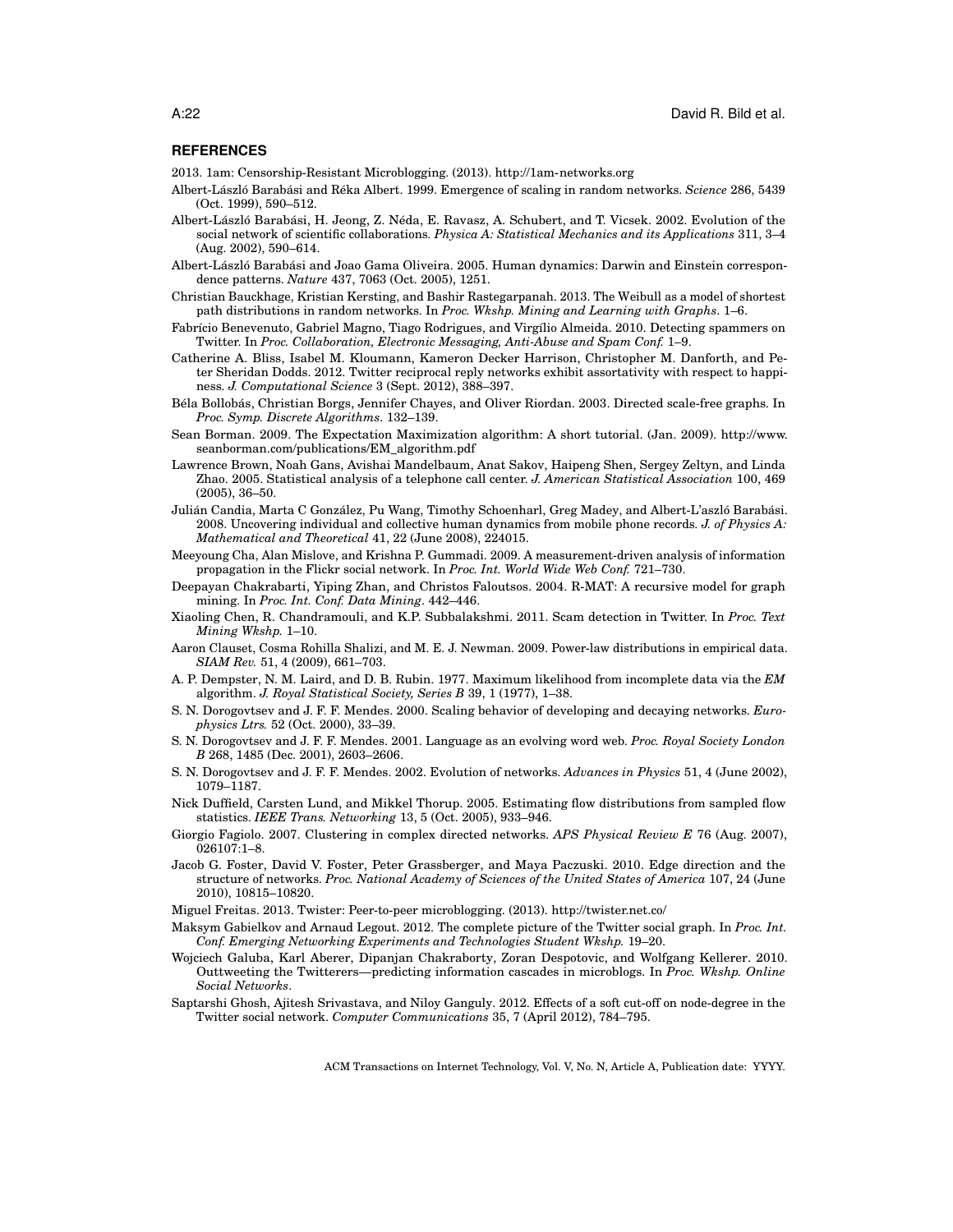- <span id="page-22-17"></span>Kwang-Il Goh and Albert-László Barabási. 2008. Burstiness and memory in complex systems. *Europhysics Ltrs.* 81, 4 (Feb. 2008), 48002.
- <span id="page-22-5"></span>Leo A. Goodman. 1961. Snowball sampling. *Annals Mathematical Statistics* 32, 1 (March 1961), 148–170.
- <span id="page-22-16"></span>Uli Harder and Maya Paczuski. 2006. Correlated dynamics in human printing behavior. *Physica A: Statistical Mechanics and its Applications* 361, 1 (Feb. 2006), 329–336.
- <span id="page-22-23"></span>Hai-Bo Hu and Xiao-Fan Wong. 2009. Disassortative mixing in online social networks. *Europhysics Ltrs.* 86, 1 (April 2009), 18003:1–6.
- <span id="page-22-9"></span>Bernardo A. Huberman, Daniel M. Romero, and Fang Wu. 2009. Crowdsourcing, attention and productivity. *J. Information Science* 35, 6 (Dec. 2009), 758–765.
- <span id="page-22-1"></span>Akshay Java, Xiaodan Song, Tim Finin, and Belle Tseng. 2007. Why we twitter: Understanding microblogging usage and communitites. In *Proc. Wkshp. Web Mining and Social Network Analysis*. 56–65.
- <span id="page-22-11"></span>Normal L. Johnson, Adrienne W. Kemp, and Samuel Kotz. 2005. *Univariate Discrete Distributions* (3 ed.). John Wiley & Sons, Inc., sec. 1.2.13.
- <span id="page-22-25"></span>Marcus Kaiser. 2008. Mean clustering coefficients: the role of isolated nodes and leafs on clustering measures for small-world networks. *New J. Physics* 10, 8 (Aug. 2008), 083042:1–12.
- <span id="page-22-12"></span>Maurice George Kendall. 1938. A new measure of rank correlation. *Biometrika* 30, 1–2 (June 1938), 81–93.
- <span id="page-22-18"></span>Ravi Kumar, Jasmine Novak, and Andrew Tomkins. 2006. Structure and evolution of online social networks. In *Proc. Int. Conf. Knowledge Discovery and Data Mining*. 611–617.
- <span id="page-22-0"></span>Haewoon Kwak, Changhyun Lee, Hosung Park, and Sue Moon. 2010. What is Twitter, a social network or a news media? In *Proc. Int. World Wide Web Conf.* 591–600.<http://an.kaist.ac.kr/traces/WWW2010.html>
- <span id="page-22-6"></span>Sang Hoon Lee, Pan-Jun Kim, and Hawoong Jeong. 2006. Statistical properties of sampled networks. *APS Physical Review E* 73, 1 (Jan. 2006), 016102:1–7.
- <span id="page-22-20"></span>Jure Leskovec and Eric Horvitz. 2008. Planetary-scale views on a large instant-messaging network. In *Proc. Int. World Wide Web Conf.* 915–924.
- <span id="page-22-24"></span>Nelly Litvak and Remco van der Hofstad. 2013. Uncovering disassortativity in large scale-free networks. *APS Physical Review E* 87, 2 (Feb. 2013), 022801:1–7.
- <span id="page-22-2"></span>Gilad Lotan, Erhardt Graeff, Mike Ananny, Devin Gaffney, Ian Pearce, and Danah Boyd. 2011. The revolutions were tweeted: Information flows during the 2011 Tunisian and Egyptian revolutions. *Int. J. Communication* 5 (2011), 1375–1405.
- <span id="page-22-14"></span>Alfred J. Lotka. 1926. The frequency distribution of scientific productivity. *J. Washington Academy of Sciences* 16, 12 (1926), 317–324.
- <span id="page-22-27"></span>M. McCord and M. Chuah. 2011. Spam detection on Twitter using traditional classifiers. In *Proc. Int. Conf. Automatic and Trusted Computing*. 175–186.
- <span id="page-22-8"></span>Geoffrey J. McLachlan and Thriyambakam Krishnan. 2008. *The EM Algorithm and Extensions* (2 ed.). John Wiley & Sons.
- <span id="page-22-19"></span>Stanley Milgram. 1967. The small-world problem. *Psychology Today* 1, 1 (May 1967), 61–67.
- <span id="page-22-10"></span>Staša Milojevic. 2010. Power-law distributions in information science—making the case for logarithmic ´ binning. *J. American Society for Information Science and Technology* 61, 12 (Dec. 2010), 2417–2425.
- <span id="page-22-13"></span>Toshio Nakagawa and Shunji Osaki. 1975. The discrete Weibull distribution. *IEEE Trans. Reliability* R-24, 5 (Dec. 1975), 300–301.
- <span id="page-22-22"></span>M. E. J. Newman. 2002. Assortative mixing in networks. *Physical Review Ltrs.* 89, 20 (Nov. 2002), 208701:1–4.
- <span id="page-22-21"></span>Christopher R. Palmer, Georgos Siganos, Michalis Faloutsos, Christos Faloutsos, and Phillip B. Gibbons. 2001. The connectivity and fault-tolerance of the Internet topology. In *Proc. Wkshp. Network-Related Data Management*. 1–6.
- <span id="page-22-15"></span>William J. Reed and Murray Jorgensen. 2004. The double Pareto-lognormal distribution—a new parametric model for size distributions. *Communications in Statistics - Theory and Methods* 33, 8 (April 2004), 1733–1753.
- <span id="page-22-26"></span>Pramod J. Sadalage and Martin Fowler. 2012. *NoSQL Distilled: A Brief Guide to the Emerging World of Polygot Persistence* (1 ed.). Addison-Wesley Professional.
- <span id="page-22-3"></span>Daniel R. Sandler and Dan S. Wallach. 2009. Birds of a FETHR: Open, decentralized micropublishing. In *Proc. Int. Wkshp. Peer-to-Peer Systems*. 1–6.
- <span id="page-22-4"></span>Mukund Seshadri, Sridhar Machiraju, Ashwin Sridharan, Jean Bolot, Christos Faloutsos, and Jure Leskovec. 2008. Mobile call graphs: Beyond power-law and lognormal distributions. In *Proc. Int. Conf. Knowledge Discovery and Data Mining*. 596–604.
- <span id="page-22-7"></span>S.-W. Son, C. Christensen, G. Bizhani, D. V. Foster, P. Grassberger, and M. Paczuski. 2012. Sampling properties of directed networks. *APS Physical Review E* 86, 4 (Oct. 2012), 046104:1–12.